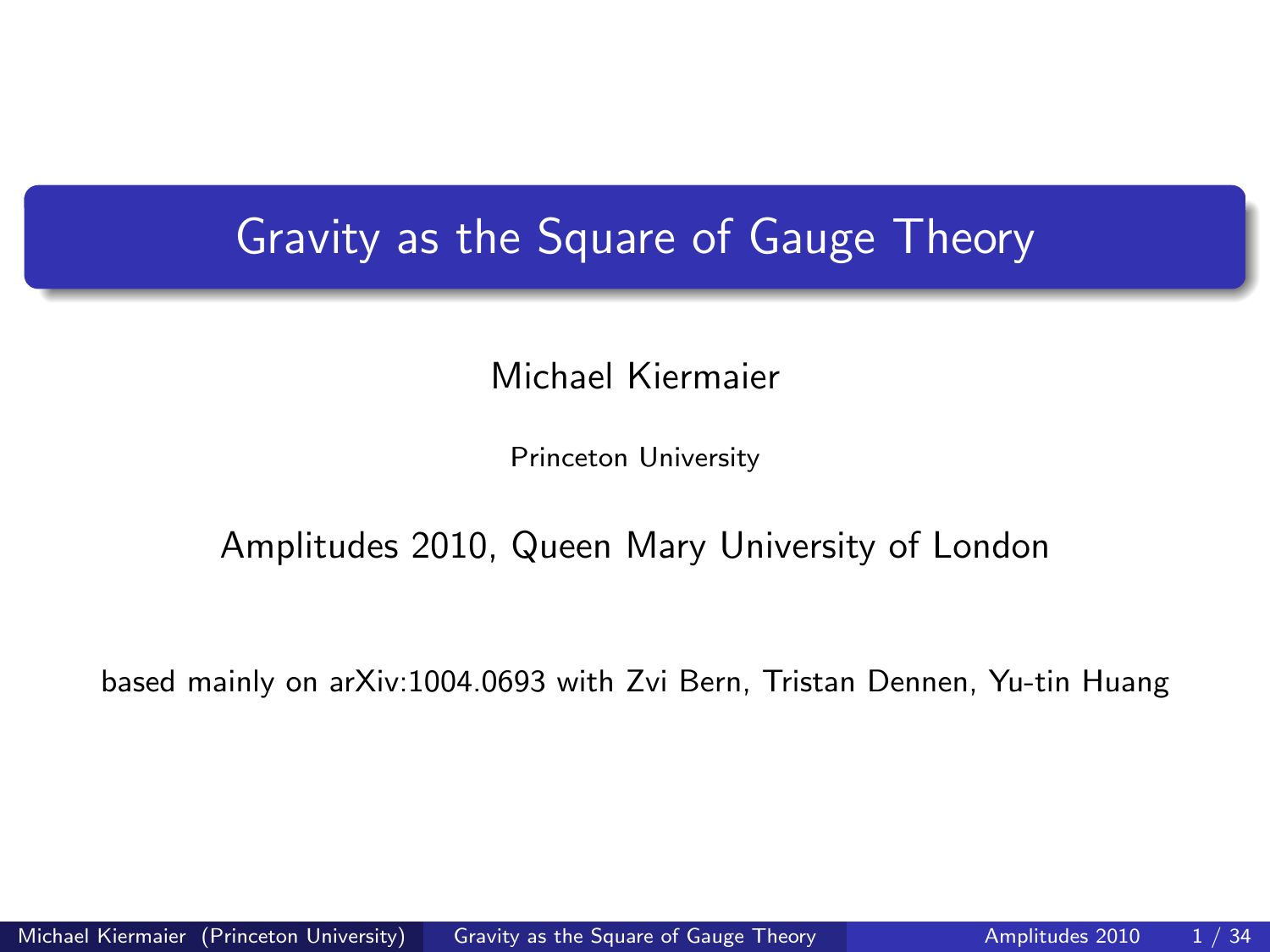## KLT relations

4-point:

$$
\mathcal{M}_4(1,2,3,4)=-i\mathsf{s}_{12}\mathcal{A}_4(1,2,3,4)\tilde{\mathcal{A}}_4(1,2,4,3)\,.
$$

### 5-point:

$$
\mathcal{M}_5(1,2,3,4,5) = is_{12}s_{34}A_5(1,2,3,4,5)\tilde{A}_5(2,1,4,3,5) + is_{13}s_{24}A_5(1,3,2,4,5)\tilde{A}_5(3,1,4,2,5).
$$

 $\bullet$  *n*-point?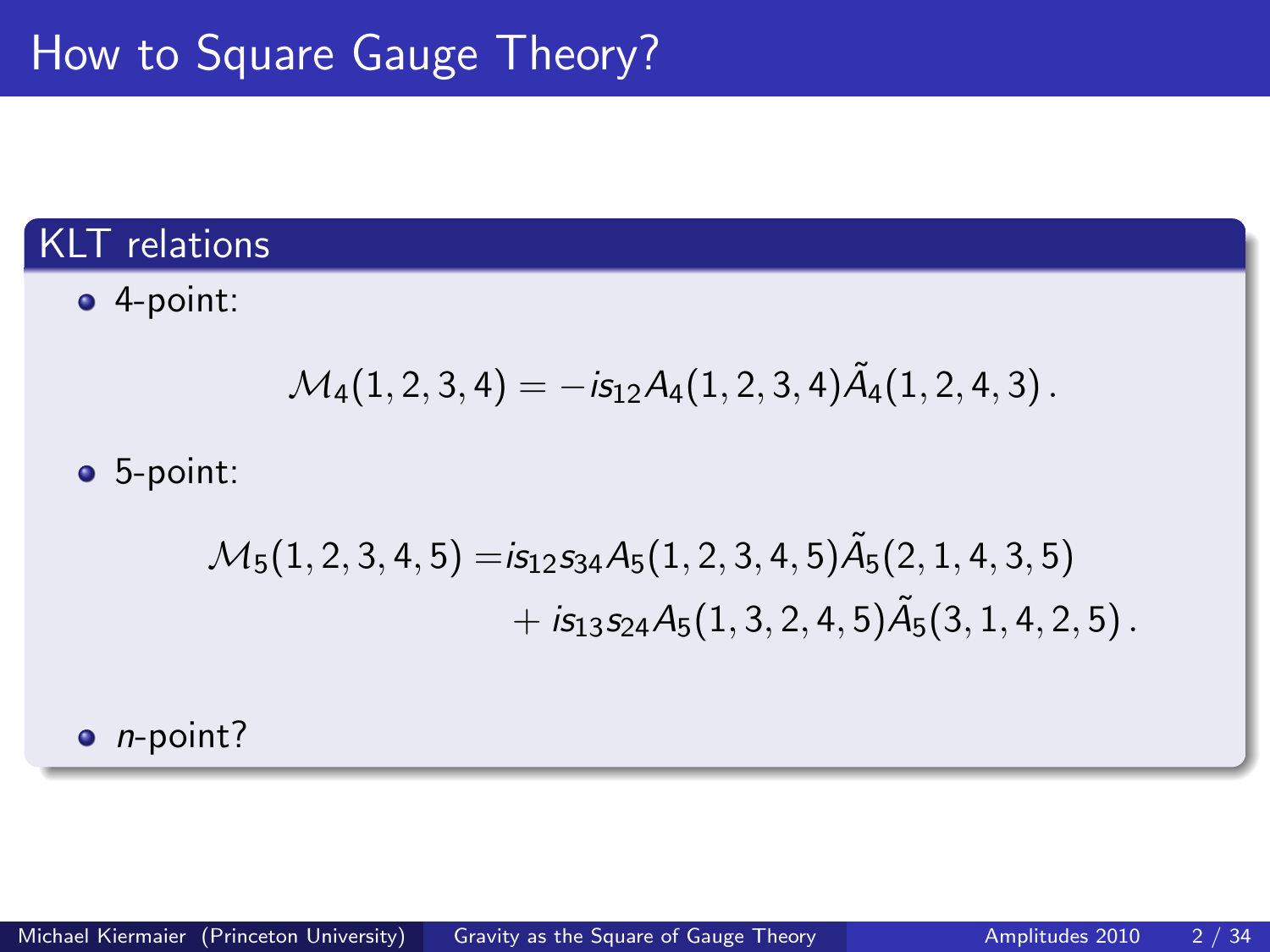## How to Square Gauge Theory?

## KLT relations, *n*-point

$$
\mathcal{M}_n(1,2,\ldots,n) = i(-)^{n+1} \Big[ A_n(1,2,\ldots,n) \sum_{\text{perms}} f(i_1,\ldots,i_j) \overline{f}(l_1,\ldots,l_j) + \mathcal{P}(2,\ldots,n-2).
$$

with

$$
\{i_1,\ldots,i_j\}\in\mathcal{P}(2,\ldots,\lfloor n/2\rfloor),\quad \{i_1,\ldots,i_{j'}\}\in\mathcal{P}(\lfloor n/2\rfloor+1,\ldots,n-2).
$$

and

$$
f(i_1,\ldots,i_j) = s_{1,i_j} \prod_{m=1}^{j-1} \left( s_{1,i_m} + \sum_{k=m+1}^j g(i_m,i_k) \right) ,
$$

where  $g(i, j) = s_{ij}$  for  $i > j$  and  $g(i, j) = 0$  otherwise.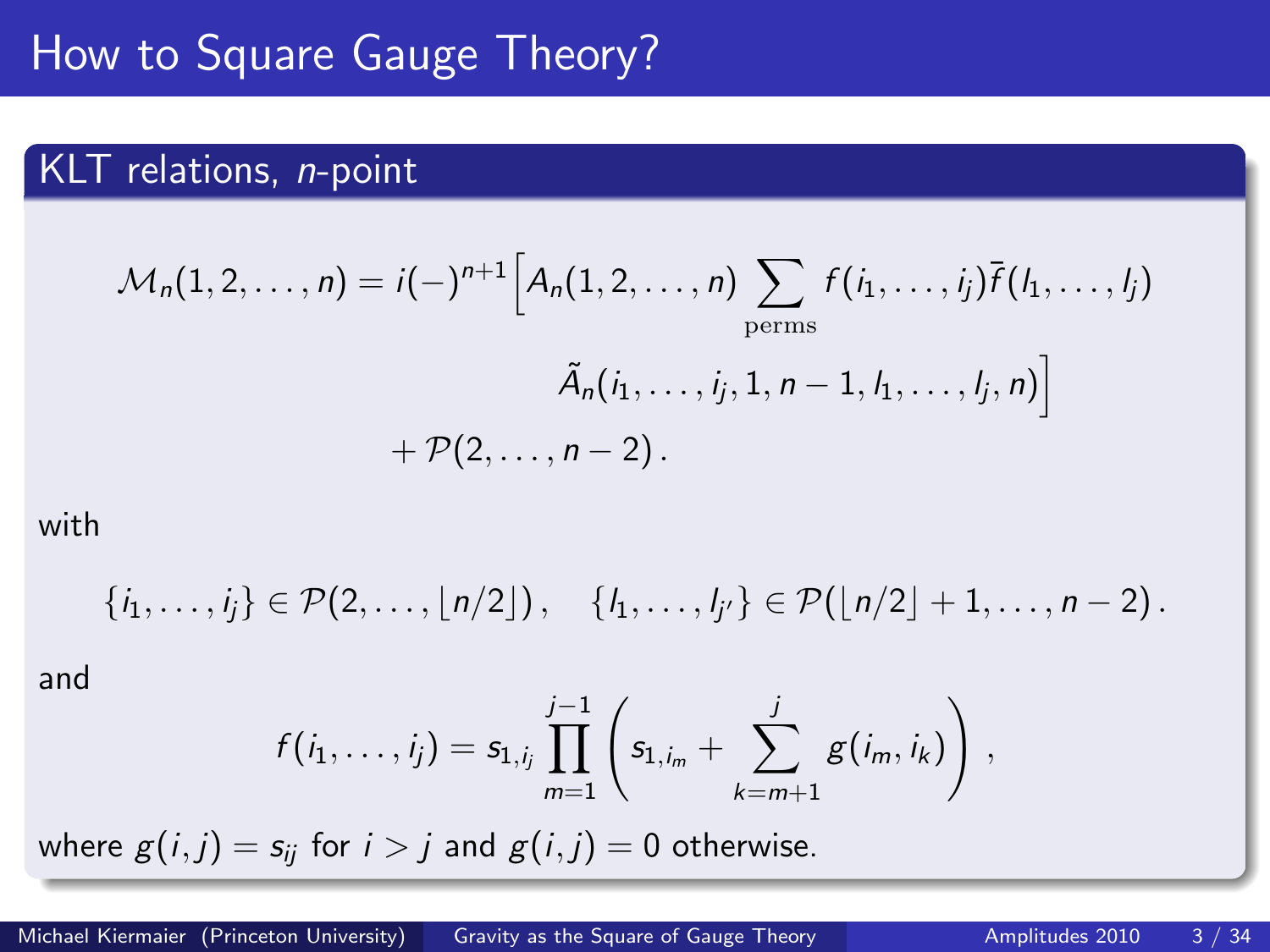### Problem

KLT relations in this form express the unordered gravity amplitude in terms of color-ordered gauge theory amplitudes!

## Possible Solutions

- Use "ordered" gravity amplitudes  $\Rightarrow$  Drummond, Spradlin, Volovich, Wen [arXiv:0901.2363]
- Use full unordered gauge-theory amplitude ⇒ Bern, Carrasco, Johansson [arXiv:0805.3993]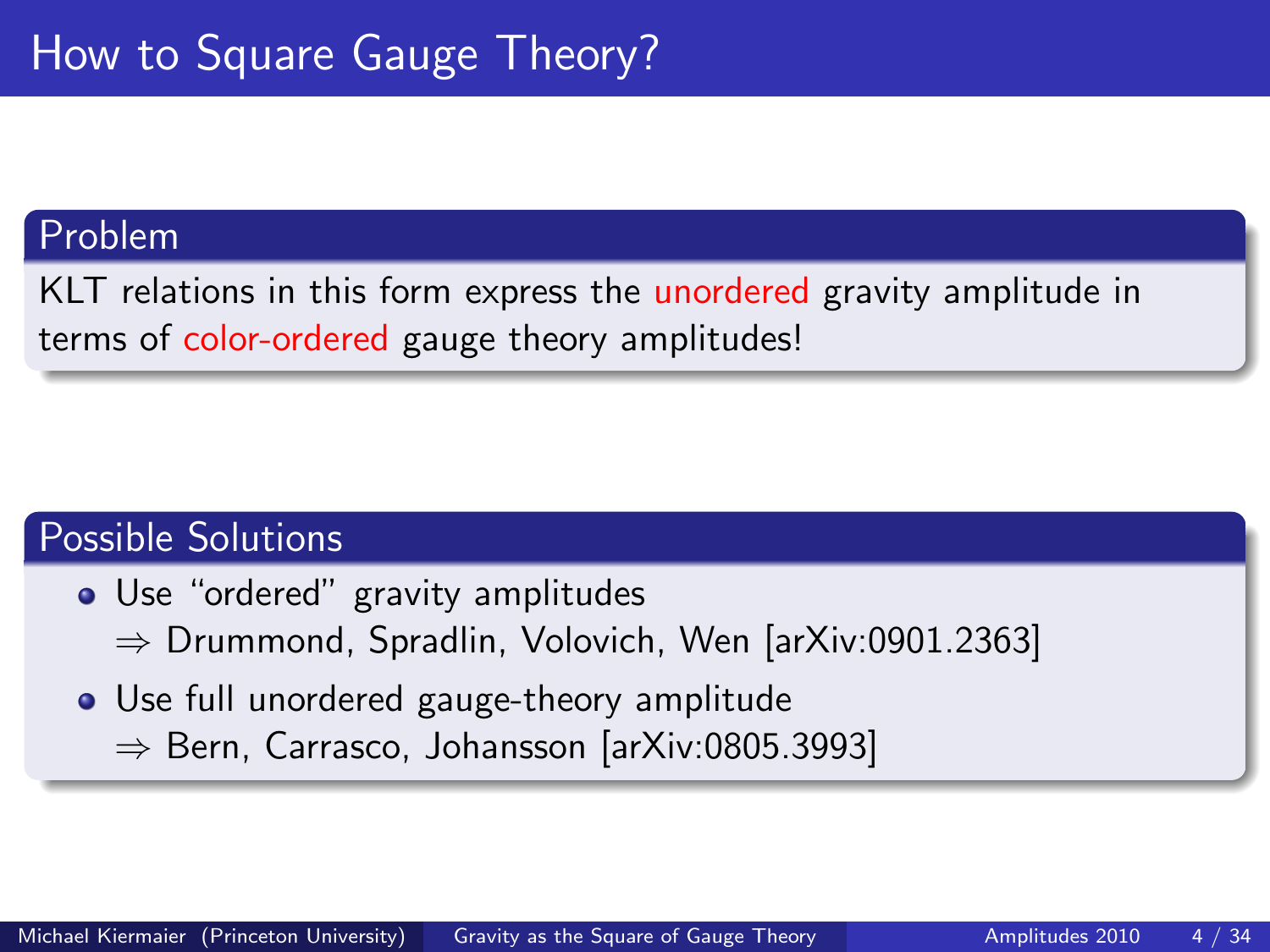# How to Square Gauge Theory?

## BCJ duality

The gauge theory amplitude can be written as

$$
A_n = \sum_{\text{diags. } i} \frac{n_i c_i}{\prod s_{\alpha_i}},
$$

• diagrams *i* only contain cubic vertices:



• numerators  $n_i$  satisfy Jacobi-like relations ("BCJ duality"):

$$
c_i+c_j+c_k=0\qquad\Rightarrow\qquad n_i+n_j+n_k=0\,.
$$

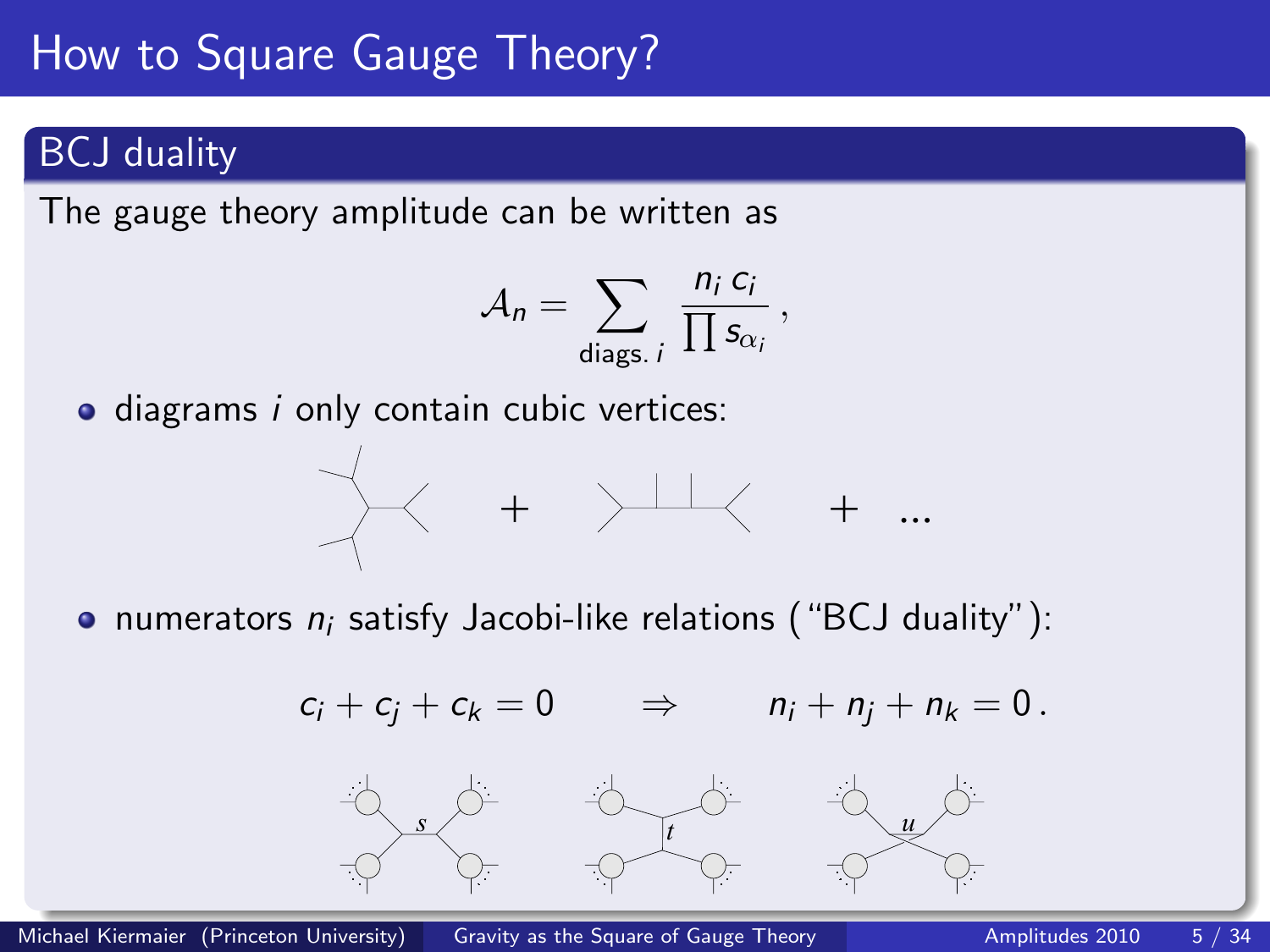# How to Square Gauge Theory?

## conjectured BCJ squaring relations

Gauge theory amplitudes

$$
A_n = \sum_{\text{diags. } i} \frac{n_i c_i}{\prod s_{\alpha_i}}, \qquad \tilde{A}_n = \sum_{\text{diags. } i} \frac{\tilde{n}_i c_i}{\prod s_{\alpha_i}}
$$

with numerators satisfying Jacobi-like relations:

$$
c_i+c_j+c_k=0\quad\Rightarrow\quad n_i+n_j+n_k=0\,,\quad \tilde n_i+\tilde n_j+\tilde n_k=0\,.
$$

Gravity amplitude:

$$
-i\mathcal{M}_n = \sum_{\text{diags. } i} \frac{n_i \tilde{n}_i}{\prod s_{\alpha_i}}.
$$

- Why do these squaring relations hold?
- What are the implications?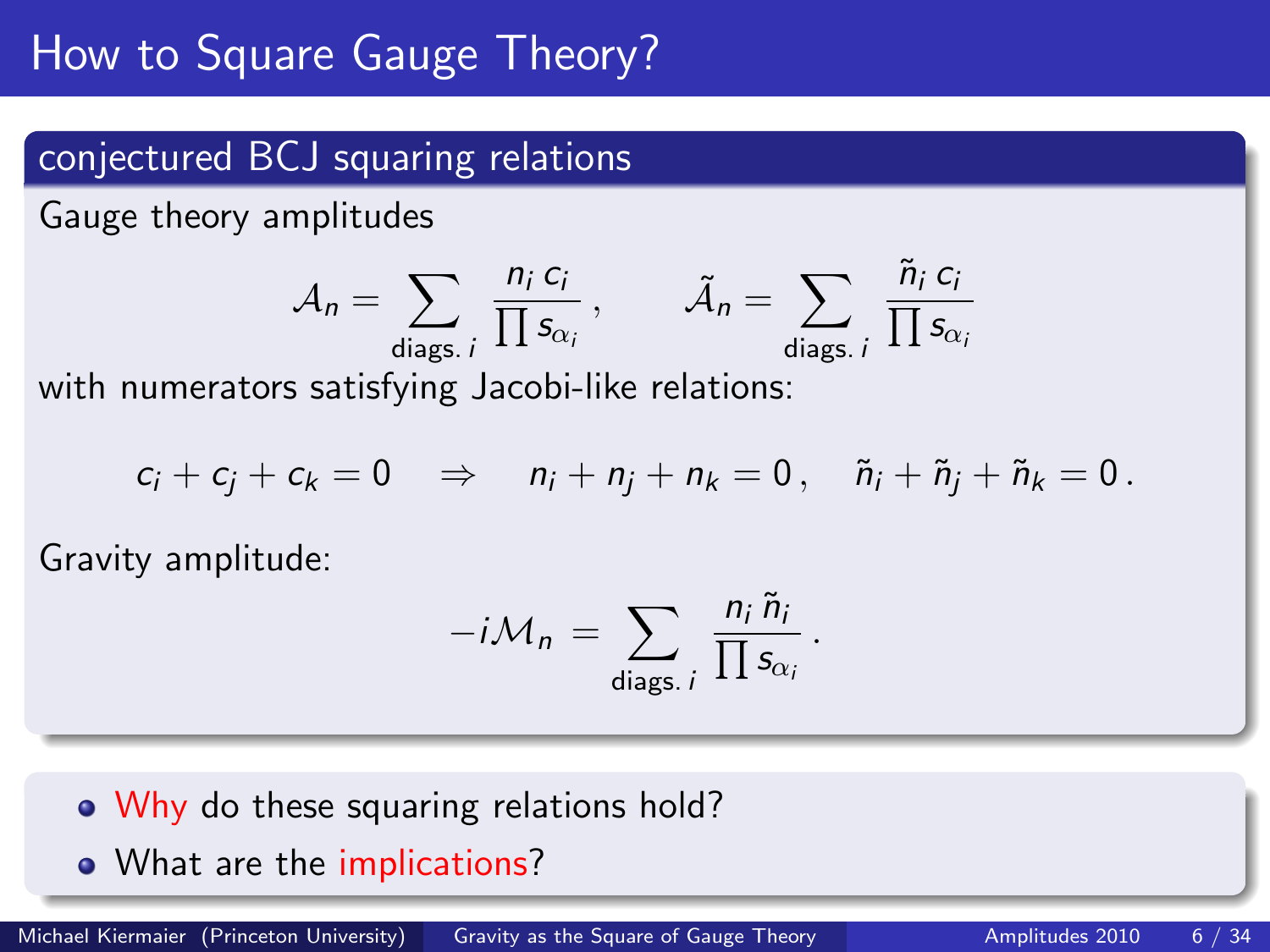## Stringy approach/generalizations of BCJ (see talk of Vanhove)

- Bjerrum-Bohr, Damgaard, Vanhove [arXiv:0907.1425]
- Tye, Zhang [arXiv:1003.1732]
- Bjerrum-Bohr, Vanhove [arXiv:1003.2396]
- Bjerrum-Bohr, Damgaard, Sondergaard, Vanhove [arXiv:1003.2403]

## Applications of Squaring Relations at loop level (see talk of Carrasco)

- Bern, Carrasco, Johansson [arXiv:1004.0476]
- Vanhove [arXiv:1004.1392]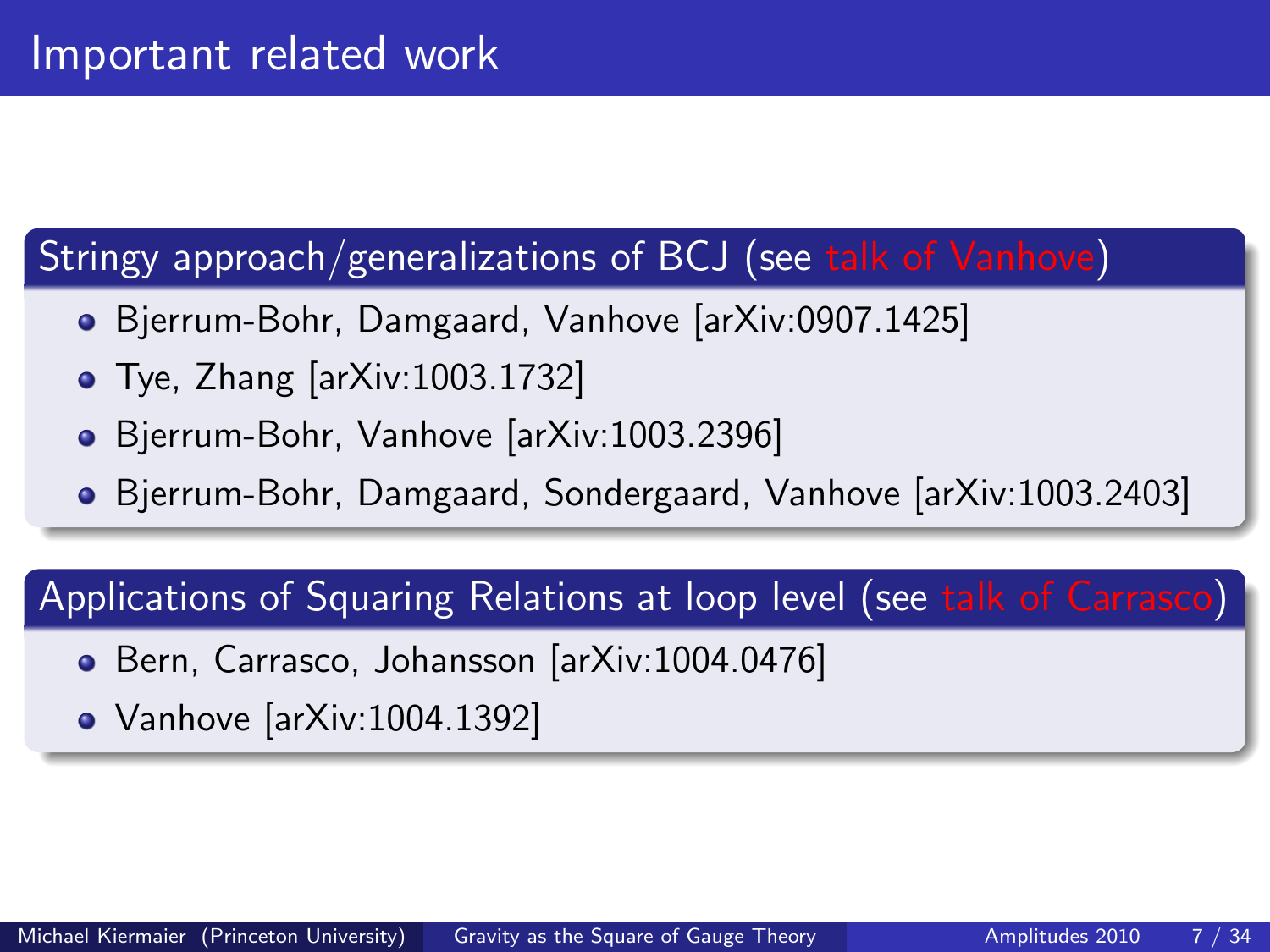

## 2 [Field Theory Derivation of the Squaring Relations](#page-11-0)

## 3 [The Squaring Relations from a Lagrangian Viewpoint](#page-17-0)



[Implications & Applications](#page-21-0)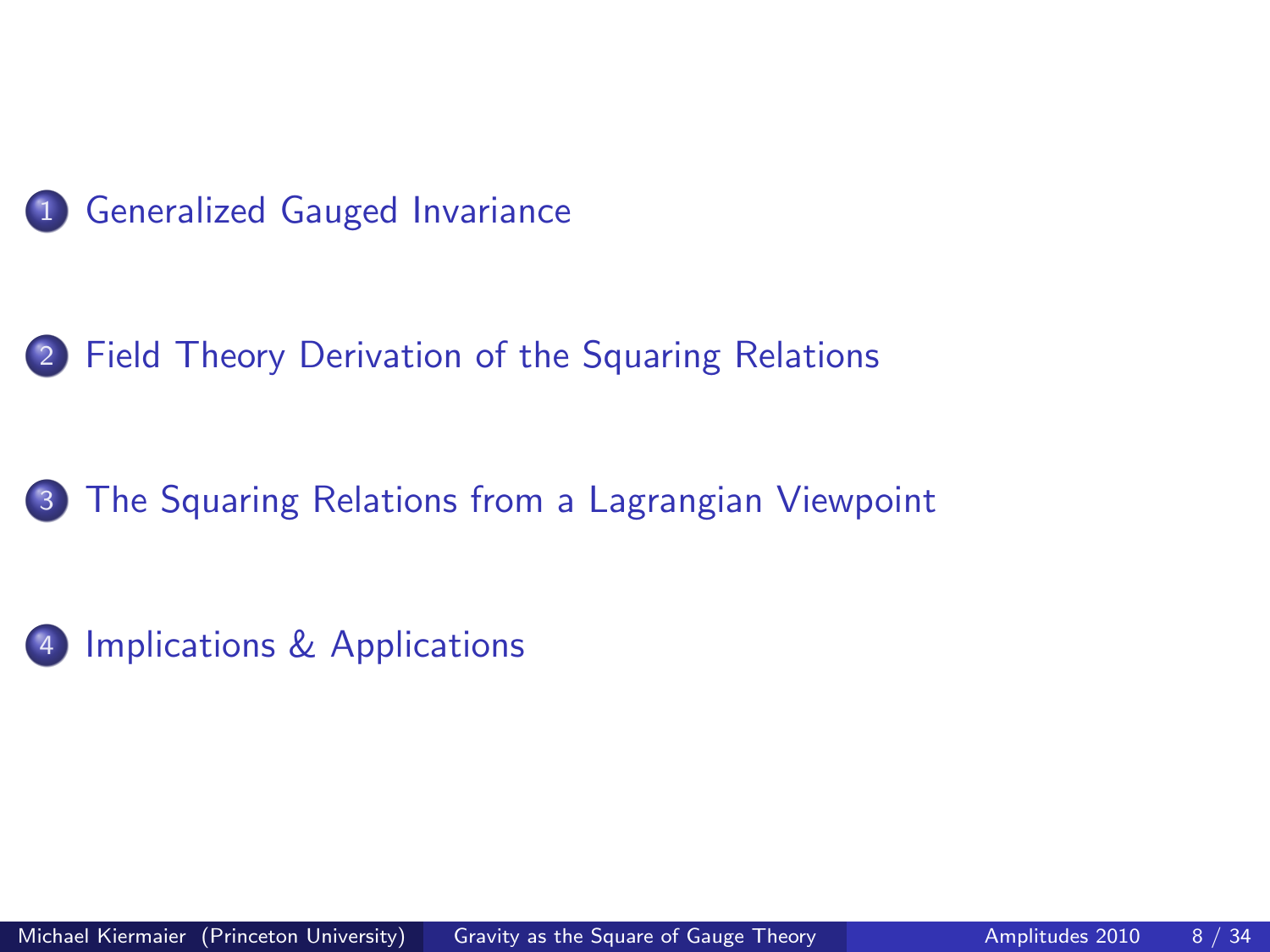## Generalized Gauge Transformations

Gauge theory amplitude

$$
A_n = \sum_{\text{diags. } i} \frac{n_i c_i}{\prod s_{\alpha_i}}
$$

is invariant under

$$
n_i \rightarrow n_i + \Delta_i
$$

with

$$
\sum_{\text{diags. } i} \frac{\Delta_i c_i}{\prod s_{\alpha_i}} = 0.
$$

 $\bullet$   $\Delta_i$  "move around" contact terms, can be local or non-local **• Preserves Jacobi-like relations if** 

<span id="page-8-0"></span>
$$
\Delta_i + \Delta_j + \Delta_k = 0.
$$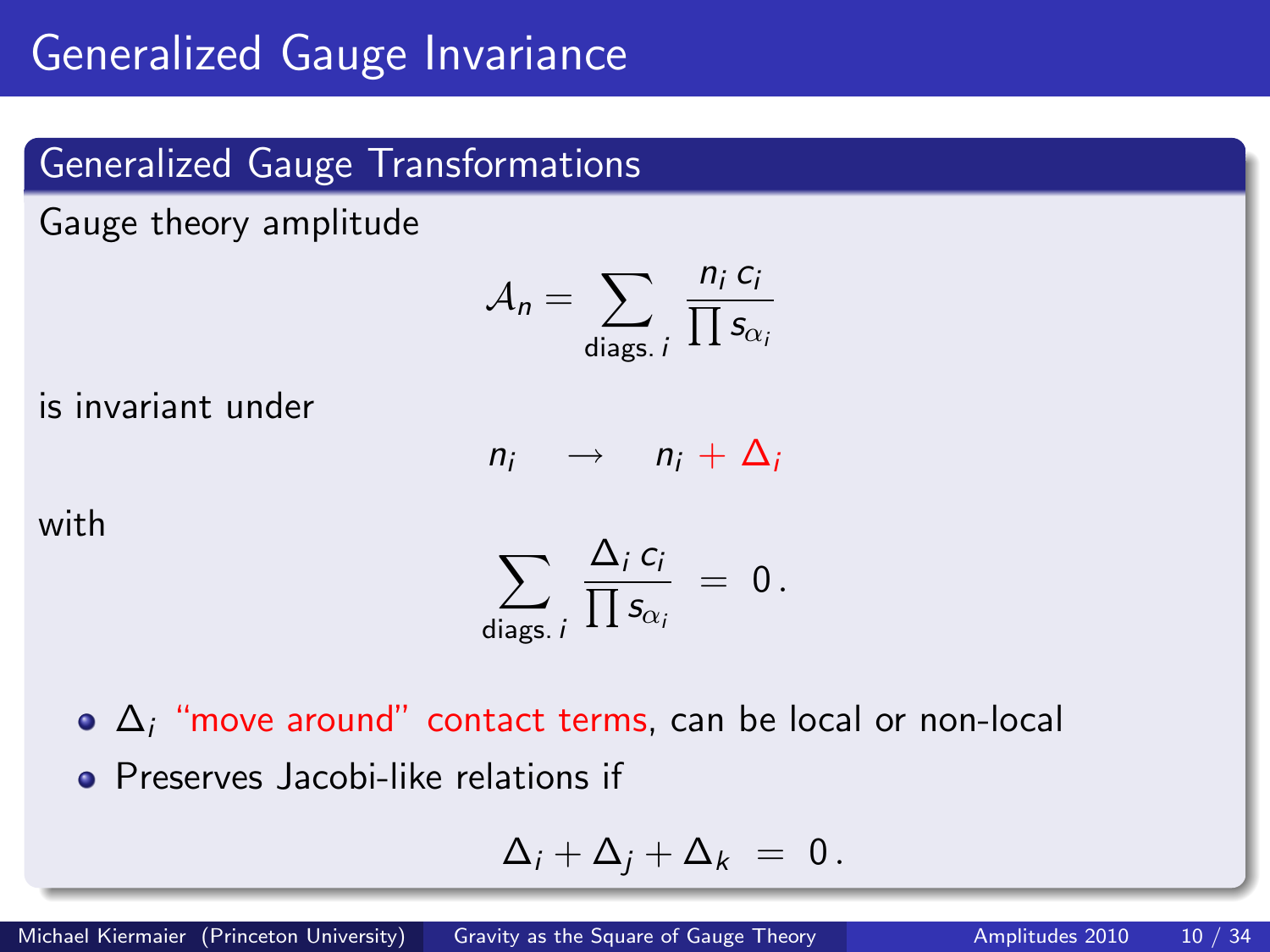## Generalized Gauge Invariance

## The Squaring Relations

$$
n_i + n_j + n_k = 0, \quad \tilde{n}_i + \tilde{n}_j + \tilde{n}_k = 0 \qquad \Rightarrow \qquad -i\mathcal{M}_n = \sum_{\text{diags. } i} \frac{n_i \tilde{n}_i}{\prod s_{\alpha_i}}.
$$

Generalized Gauge Transformation of the Squaring Relations

$$
n_i \rightarrow n_i + \Delta_i \text{ with } \sum_{\text{diags. } i} \frac{\Delta_i c_i}{\prod s_{\alpha_i}} = 0, \quad \Delta_i + \Delta_j + \Delta_k = 0
$$

Gravity amplitude transforms as

$$
-i\mathcal{M}_n \quad \rightarrow \quad -i\mathcal{M}_n + \sum_{\text{diags. } i} \frac{\Delta_i \tilde{n}_i}{\prod s_{\alpha_i}}
$$

.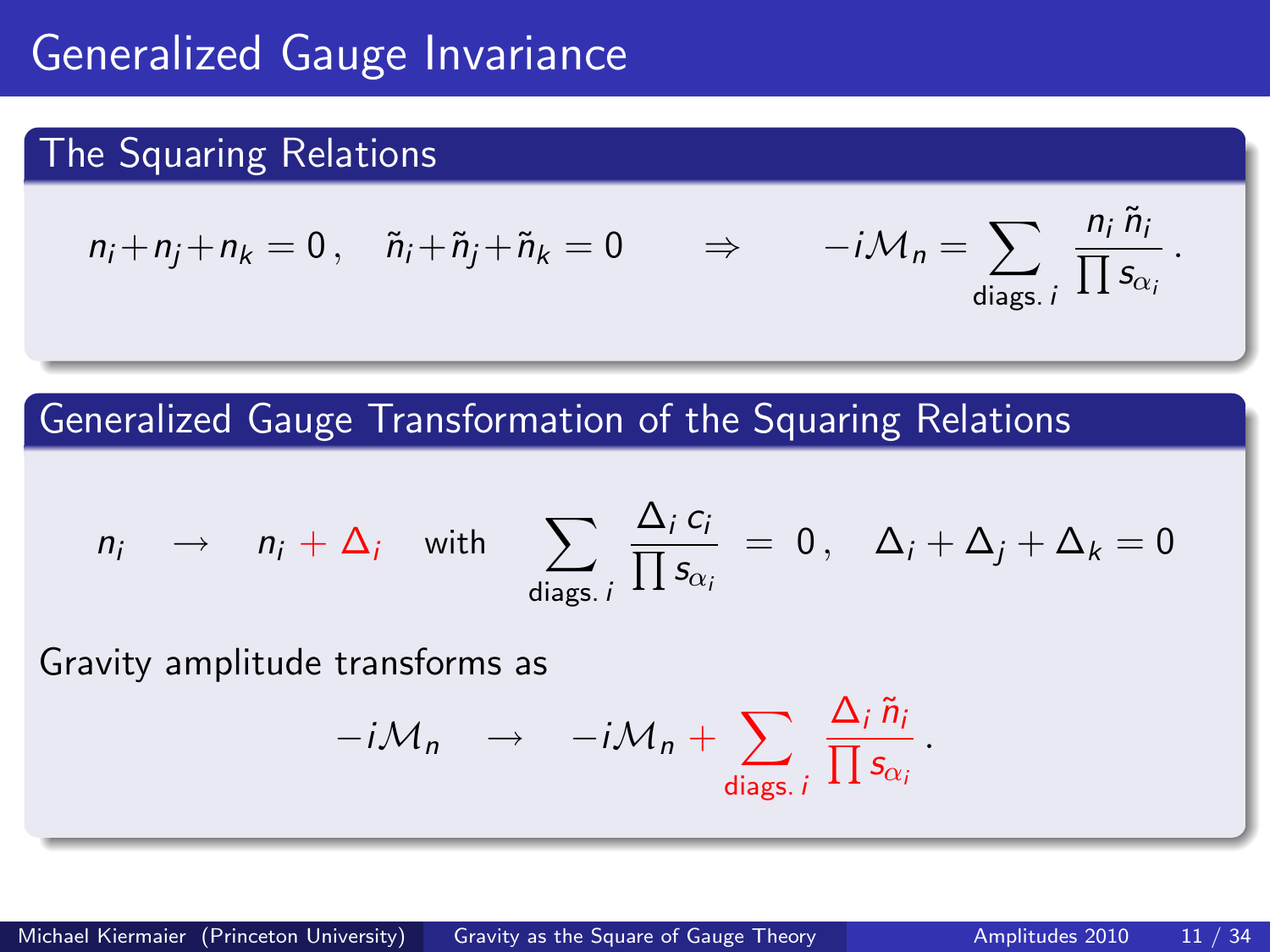# Generalized Gauge Invariance

## The Squaring Relations

$$
n_i + n_j + n_k = 0, \quad \tilde{n}_i + \tilde{n}_j + \tilde{n}_k = 0 \qquad \Rightarrow \qquad -i\mathcal{M}_n = \sum_{\text{diags. } i} \frac{n_i \tilde{n}_i}{\prod s_{\alpha_i}}.
$$

If  $\Delta_i$ ,  $\tilde{n}_i$  satisfy Jacobi-like relations:

$$
\sum_{\text{diags. }i} \frac{\Delta_i c_i}{\prod s_{\alpha_i}} = 0 \qquad \Rightarrow \qquad \sum_{\text{diags. }i} \frac{\Delta_i \tilde{n}_i}{\prod s_{\alpha_i}} = 0 \, .
$$

Origin:  $c_i$  are color factors any gauge group

- $\Rightarrow$  identity only relies on algebraic properties of  $c_i$
- $\Rightarrow$  must work for  $c_i \rightarrow \tilde{n}_i$
- $\Rightarrow$   $\Delta_i$  actually don't need to satisfy Jacobi-like relations!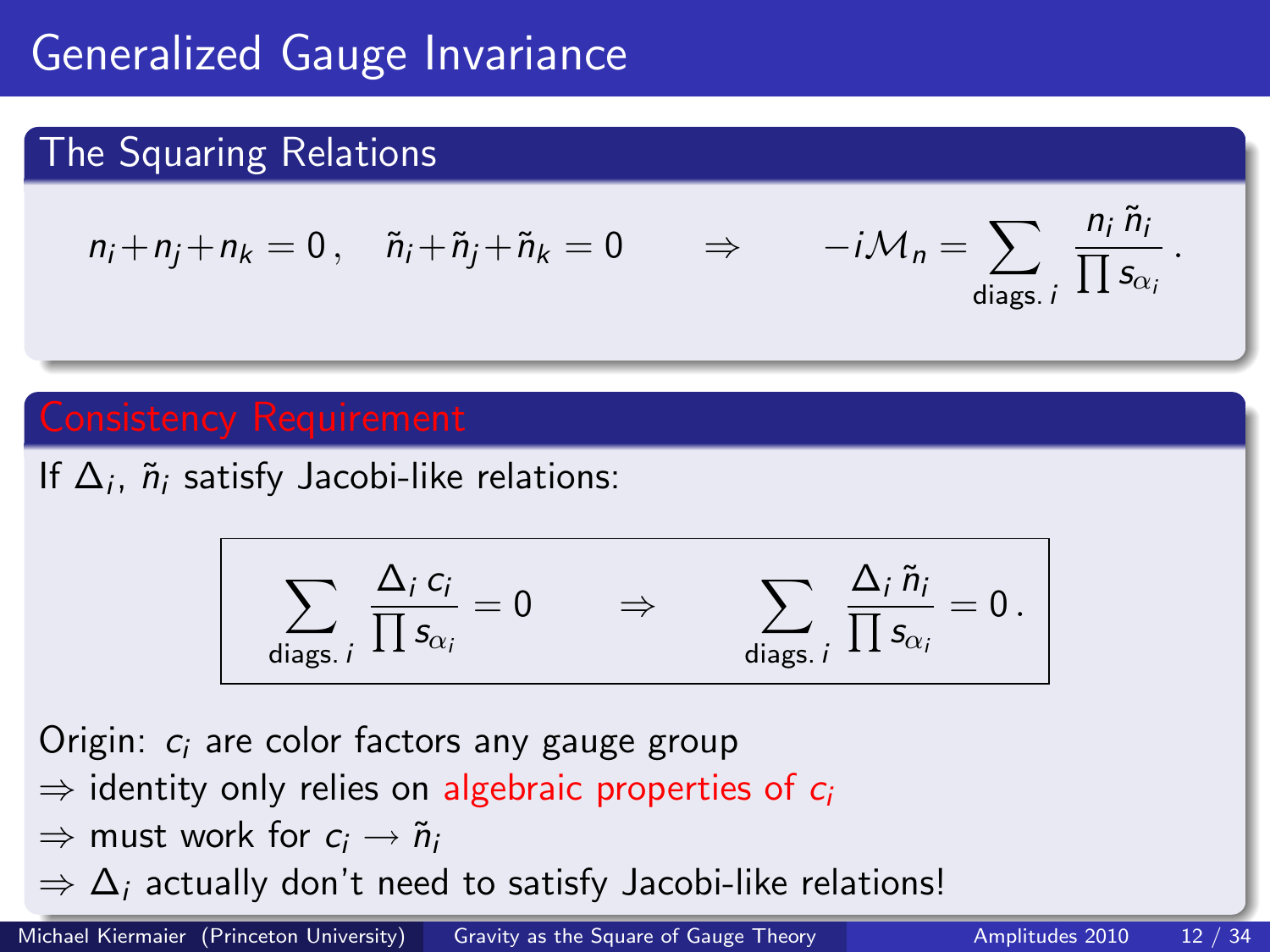$$
n_i + n_j + n_k = 0, \quad \tilde{n}_i + \tilde{n}_j + \tilde{n}_k = 0 \qquad \Rightarrow \qquad -i\mathcal{M}_n = \sum_{\text{diags. } i} \frac{n_i \tilde{n}_i}{\prod s_{\alpha_i}}.
$$

• Squaring relations trivial at 3-point:

$$
-i\mathcal{M}_3=A_3\times \tilde{A}_3.
$$

• Proceed inductively, using on-shell recursion relations

$$
\mathcal{A}_n = \sum_{\alpha} \hat{\mathcal{A}}_L \frac{i}{s_{\alpha}} \hat{\mathcal{A}}_R, \qquad \mathcal{M}_n = \sum_{\alpha} \hat{\mathcal{M}}_L \frac{i}{s_{\alpha}} \hat{\mathcal{M}}_R,
$$

<span id="page-11-0"></span>
$$
\hat{\mathcal{A}}_L:\bigcirc\rightarrow s_{\alpha}\ \left(\bigcirc\colon\hat{\mathcal{A}}_R\right)
$$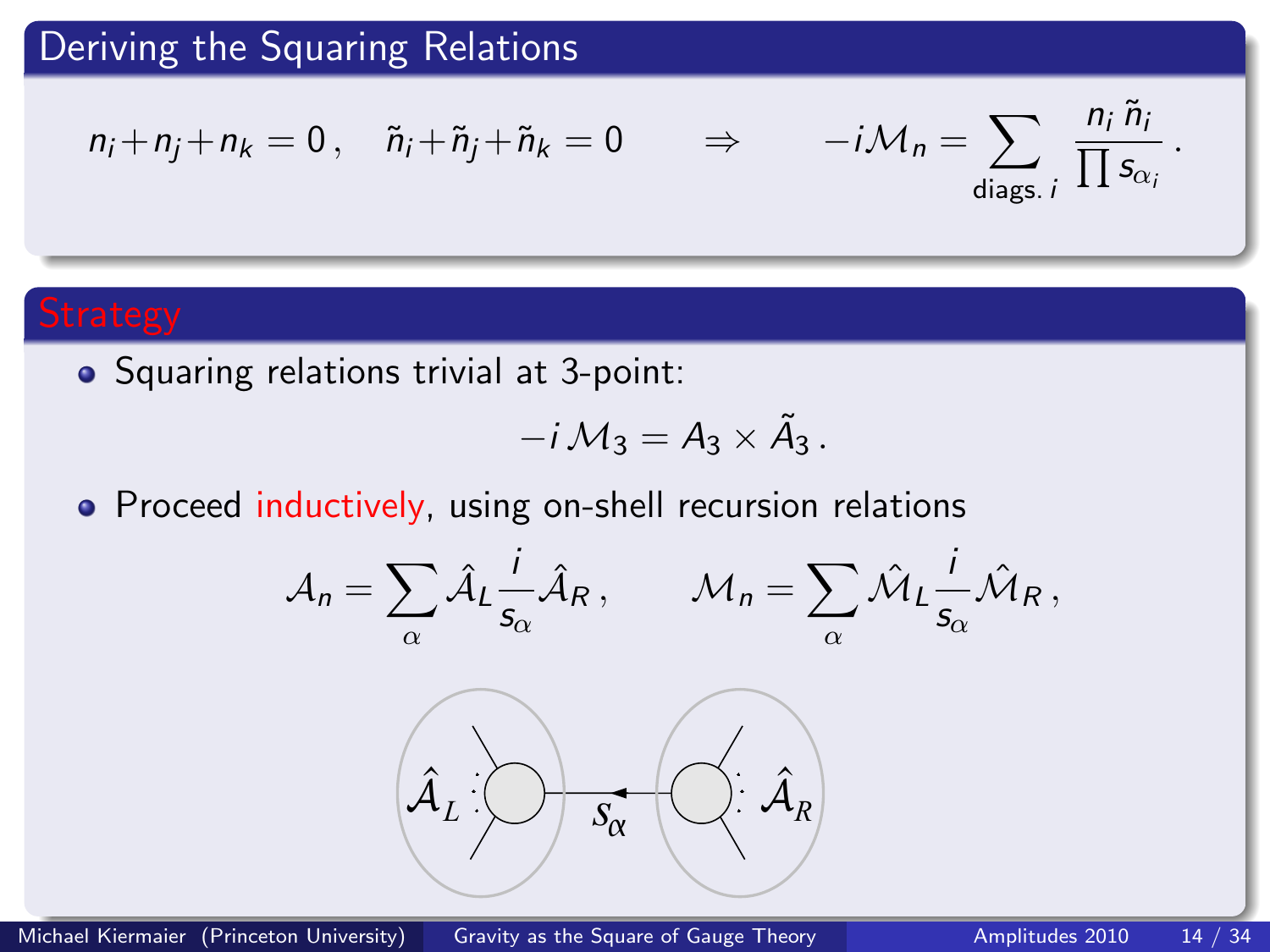$$
n_i + n_j + n_k = 0 \,, \quad \tilde{n}_i + \tilde{n}_j + \tilde{n}_k = 0 \qquad \Rightarrow \qquad -i\mathcal{M}_n = \sum_{\text{diags. } i} \frac{n_i \tilde{n}_i}{\prod s_{\alpha_i}} \,.
$$

 $\bullet$  A local choice of  $n_i$  exists such that

$$
\mathcal{A}_n = \sum_{\text{diags. } i} \frac{n_i c_i}{\prod s_{\alpha_i}}, \qquad n_i + n_j + n_k = 0.
$$

Complex on-shell deformations of momenta

$$
p_a \rightarrow \hat{p}_a(z) = p_a + zq_a \,, \qquad p_a \cdot q_a = q_a^2 = 0
$$

exist such that

$$
\hat{\mathcal{M}}_n(z)\to 0\,,\qquad \hat{\mathcal{A}}_n(z)\to 0\,,\qquad \hat{\hat{\mathcal{A}}}_n(z)\to 0\qquad\text{as}\quad z\to\infty\,.
$$

(BCFW particularly suitable)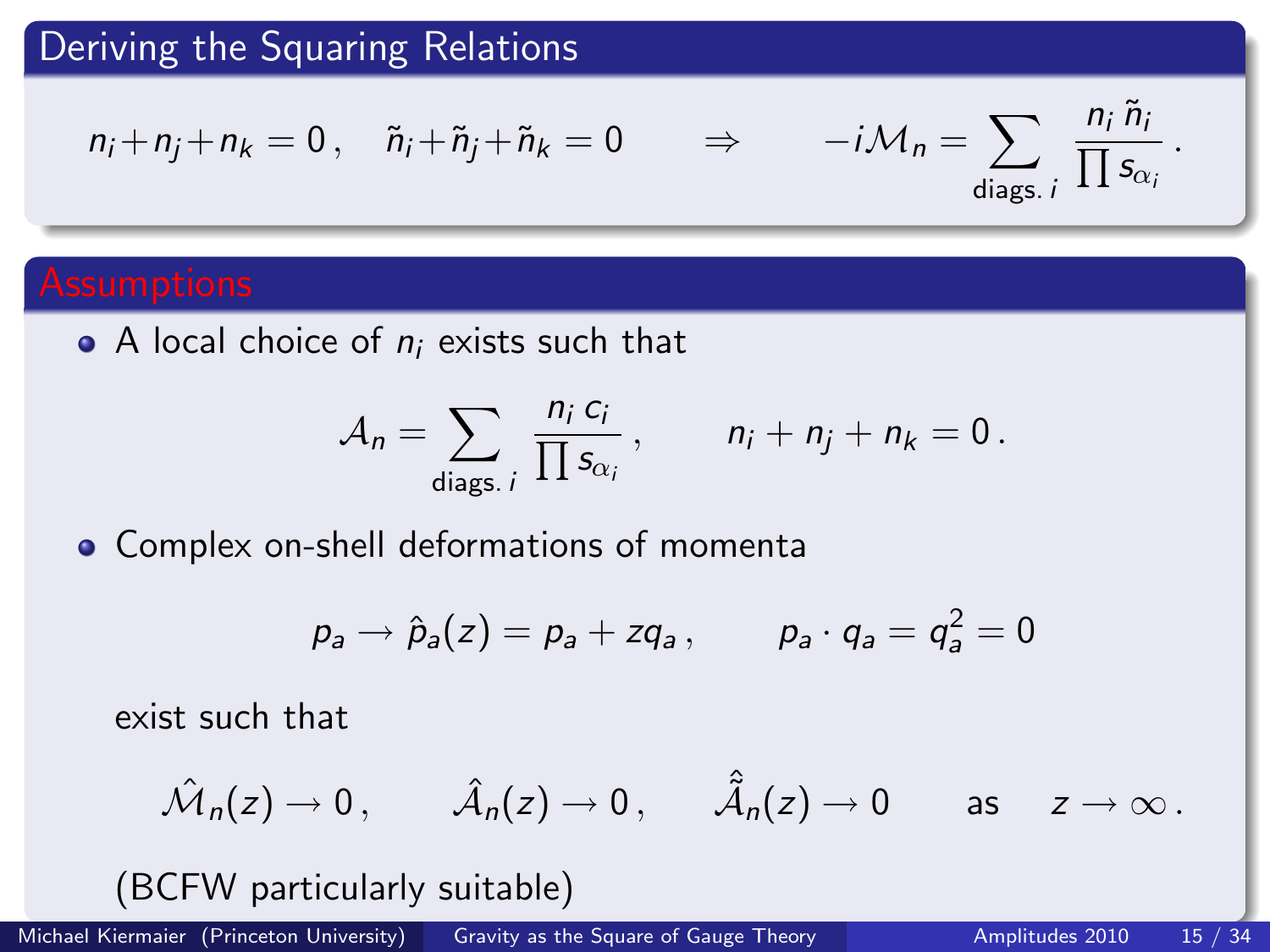$$
n_i + n_j + n_k = 0 \,, \quad \tilde{n}_i + \tilde{n}_j + \tilde{n}_k = 0 \qquad \Rightarrow \qquad -i\mathcal{M}_n = \sum_{\text{diags. } i} \frac{n_i \tilde{n}_i}{\prod s_{\alpha_i}} \,.
$$

Expand amplitude in terms of residues:

$$
\mathcal{A}_n = \sum_{\alpha} \frac{\hat{\mathcal{A}}_n^{\alpha}}{s_{\alpha}}.
$$

Residues are well-defined, gauge-invariant. Two ways to compute them:

**o** directly from amplitude:

$$
\hat{\mathcal{A}}_n^{\alpha} = \sum_{\alpha \text{-diags. } i} \frac{\hat{n}_i(z_{\alpha})c_i}{\prod \hat{s}_{\alpha_i}(z_{\alpha})}
$$

• from the recursion relation:

$$
\hat{\mathcal{A}}^{\alpha}_{n} = \sum_{\alpha \text{-diags. } i} \frac{i \,\hat{n}^{\alpha}_{L,i} \,\hat{n}^{\alpha}_{R,i} \, c_{i}}{\prod \hat{s}_{\alpha_{i}}(z_{\alpha})}
$$

 $=$   $\sum$  $s_{\alpha}$ <sup>-</sup>  $\hat{n}^{}_{i}$  $\hat{\bm{\eta}}_{_i}$ =  $\sum$  $S_{\alpha}$  $\hat{n}_{L, i}^{\alpha}$  —  $\hat{n}_{R \, , \, i}^{\alpha} \rangle$  $\hat{\hat{\eta}}_{R}^{\alpha}$  ;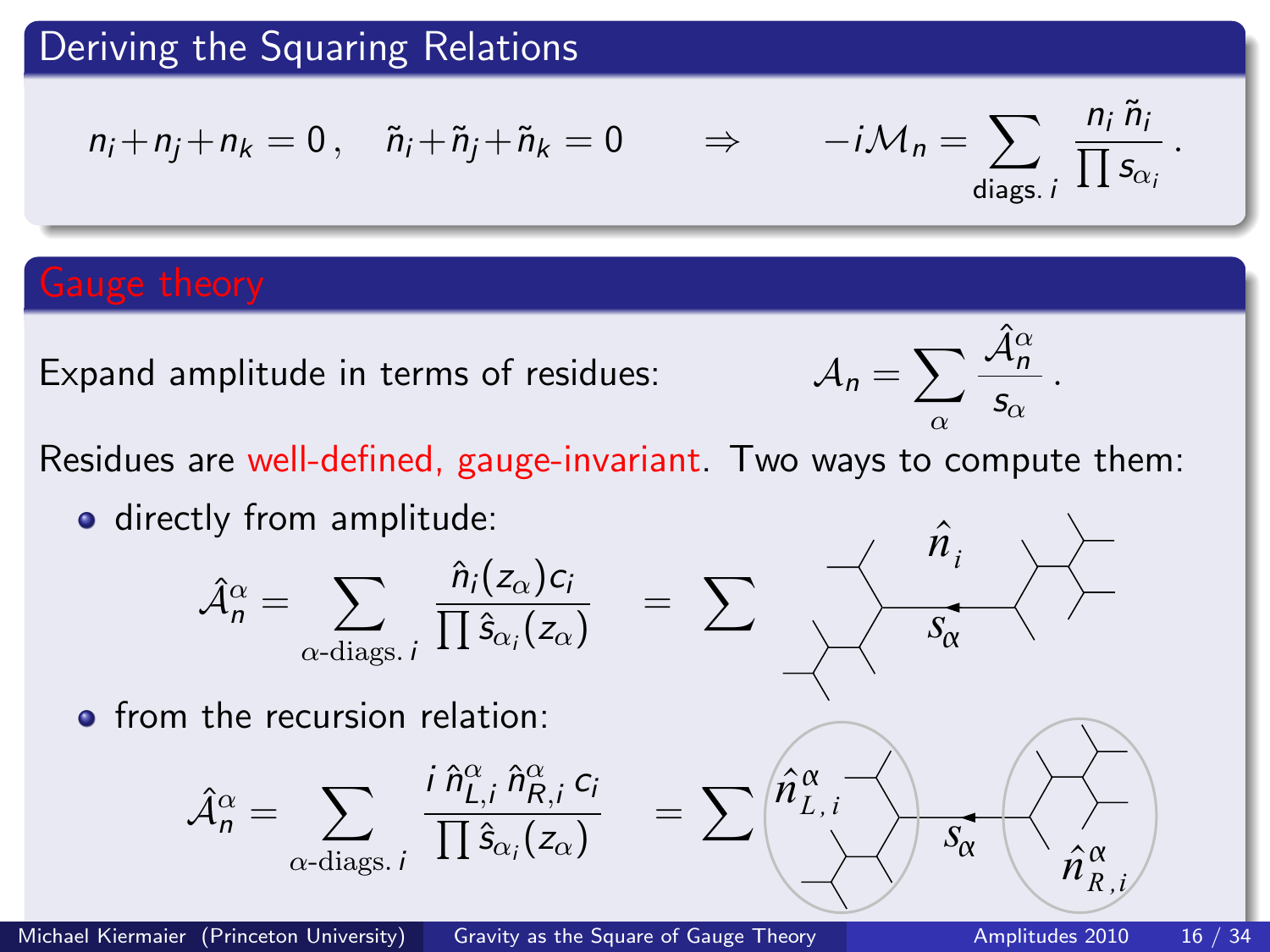$$
n_i + n_j + n_k = 0, \quad \tilde{n}_i + \tilde{n}_j + \tilde{n}_k = 0 \quad \Rightarrow \quad -i\mathcal{M}_n = \sum_{\text{diags. } i} \frac{n_i \tilde{n}_i}{\prod s_{\alpha_i}}.
$$

Representations  $A_n^\alpha$  can differ by a generalized gauge transformation:

$$
\hat{n}_i(z_\alpha) = i \,\hat{n}_{L,i}^\alpha \,\hat{n}_{R,i}^\alpha + \Delta_i^\alpha
$$

$$
\sum_{\alpha\text{-diags. }i}\frac{\Delta_i^\alpha c_i}{\prod \hat s_{\alpha_i}(z_\alpha)} ~=~ 0{\,}.
$$

Generalized gauge transformation preserves Jacobi-like identities:

$$
\Delta_i^{\alpha} + \Delta_j^{\alpha} + \Delta_k^{\alpha} = 0.
$$



 $s$   $\sqrt{s_{\alpha}}$   $\hat{n}_{R,i}^{\alpha}$   $t$   $s_{\alpha}$   $\hat{n}$  $\hat{n}^{\alpha}$ <sub>*r*</sub>  $\hat{n}_{R,\:j}^{\alpha}$ 

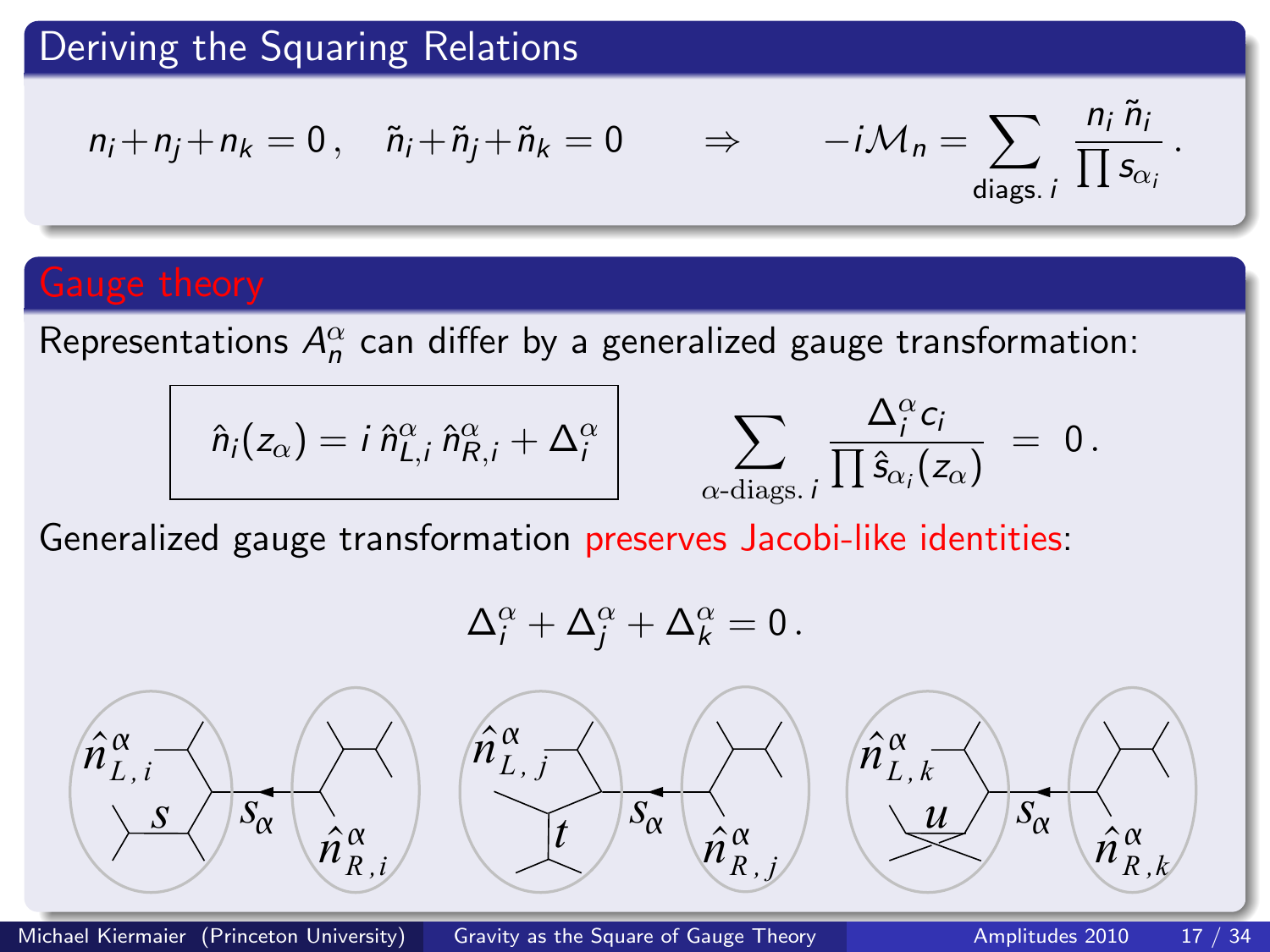$$
n_i + n_j + n_k = 0 \,, \quad \tilde{n}_i + \tilde{n}_j + \tilde{n}_k = 0 \qquad \Rightarrow \qquad -i\mathcal{M}_n = \sum_{\text{diags. } i} \frac{n_i \tilde{n}_i}{\prod s_{\alpha_i}} \,.
$$

Expand gravity amplitude using recursion relation:

$$
\mathcal{M} = \sum_{\alpha} \frac{i}{s_{\alpha}} \hat{\mathcal{M}}_{L}(z_{\alpha}) \hat{\mathcal{M}}_{R}(z_{\alpha}) = \sum_{\alpha} \frac{i}{s_{\alpha}} \sum_{\alpha \text{-diags. } i} \frac{\left[i \hat{n}_{L,i}^{\alpha} \hat{\tilde{n}}_{L,i}^{\alpha}\right] \left[i \hat{n}_{R,i}^{\alpha} \hat{\tilde{n}}_{R,i}^{\alpha}\right]}{\prod \hat{s}_{\alpha_i}(z_{\alpha})}.
$$

Recalling  $\hat{n}_i(z_\alpha)=i\,\hat{n}_{L,i}^\alpha\,\hat{n}_{R,i}^\alpha+\Delta_i^\alpha$ , we have

$$
\mathcal{M}_n = \sum_{\alpha} \frac{i}{s_{\alpha}} \sum_{\alpha \text{-diags. } i} \left[ \frac{\hat{n}_i(z_{\alpha}) \hat{\vec{n}}_i(z_{\alpha})}{\prod \hat{s}_{\alpha_i}(z_{\alpha})} - \frac{\Delta_i^{\alpha} \hat{\vec{n}}_i(z_{\alpha}) + \tilde{\Delta}_i^{\alpha} \hat{n}_i(z_{\alpha})}{\prod \hat{s}_{\alpha_i}(z_{\alpha})} + \frac{\Delta_i^{\alpha} \tilde{\Delta}_i^{\alpha}}{\prod \hat{s}_{\alpha_i}(z_{\alpha})} \right].
$$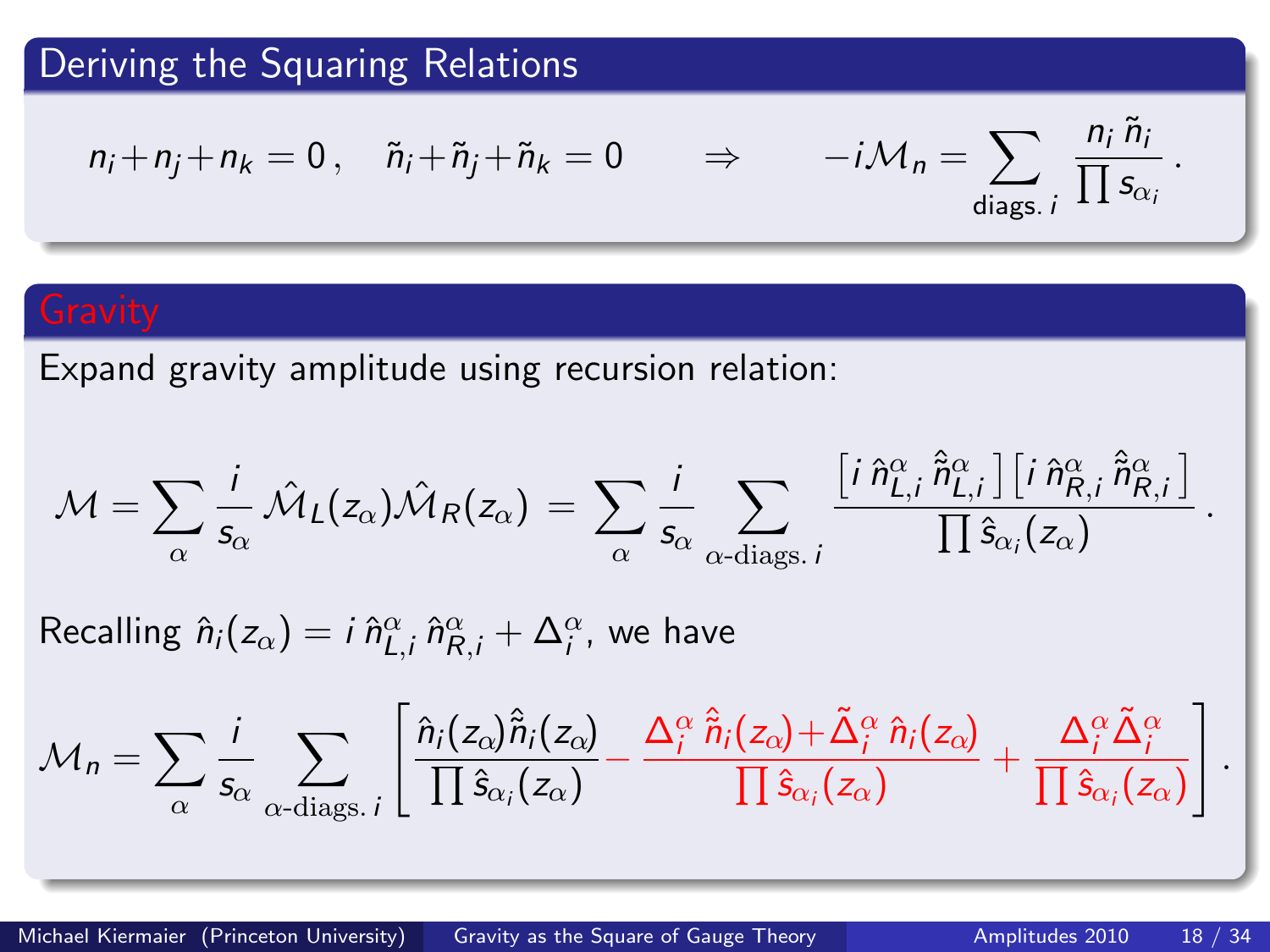## Deriving the Squaring Relations

$$
n_i + n_j + n_k = 0 \,, \quad \tilde{n}_i + \tilde{n}_j + \tilde{n}_k = 0 \qquad \Rightarrow \qquad -i\mathcal{M}_n = \sum_{\text{diags. } i} \frac{n_i \tilde{n}_i}{\prod s_{\alpha_i}} \,.
$$

$$
-i\mathcal{M}_n = \sum_{\alpha} \frac{i}{s_{\alpha}} \sum_{\alpha \text{-diags. } i} \frac{\hat{n}_i(z_{\alpha}) \hat{\tilde{n}}_i(z_{\alpha})}{\prod \hat{s}_{\alpha_i}(z_{\alpha})} \stackrel{?}{=} \sum_{\text{diags. } i} \frac{n_i \tilde{n}_i}{\prod s_{\alpha_i}}.
$$

Could differ by a function that is

- local
- **·** gauge-invariant
- $\bullet$  dimension (momentum)<sup>2</sup>

No such function can exist!

$$
-i\mathcal{M}_n = \sum_{\text{diags. }i} \frac{n_i \tilde{n}_i}{\prod s_{\alpha_i}}.
$$

Michael Kiermaier (Princeton University) [Gravity as the Square of Gauge Theory](#page-0-0) **Amplitudes 2010** 19 / 34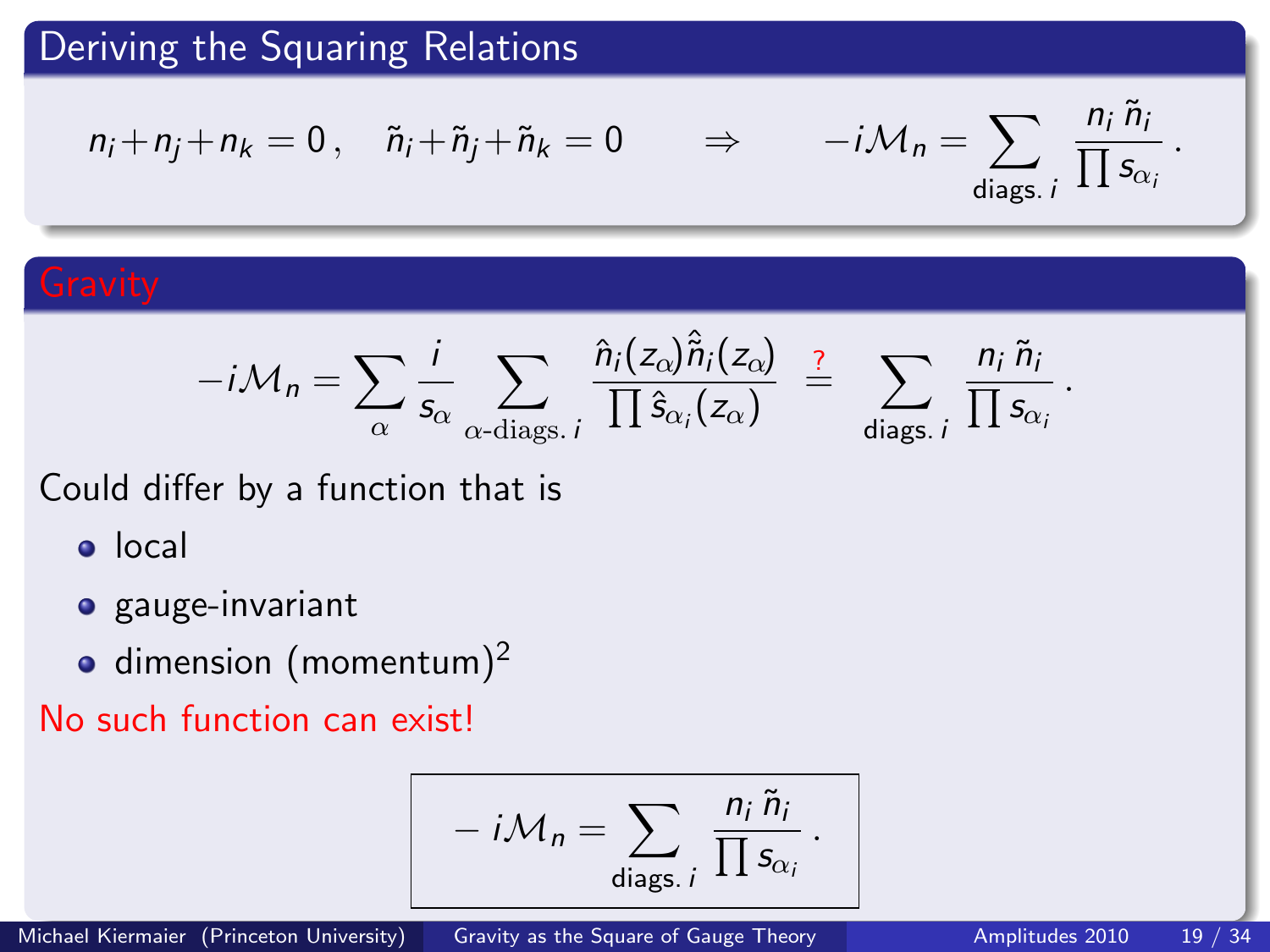## **Motivation**

- Amplitudes computed from the ordinary YM Lagrangian do not satisfy Jacobi-like relations!
- **Can Jacobi-like relations**

$$
n_i+n_j+n_k=0
$$

arise from a Lagrangian?

**o** In what sense is

<span id="page-17-0"></span>
$$
\mathcal{L}_{gravity} = (\mathcal{L}_{gauge})^2 \quad ?
$$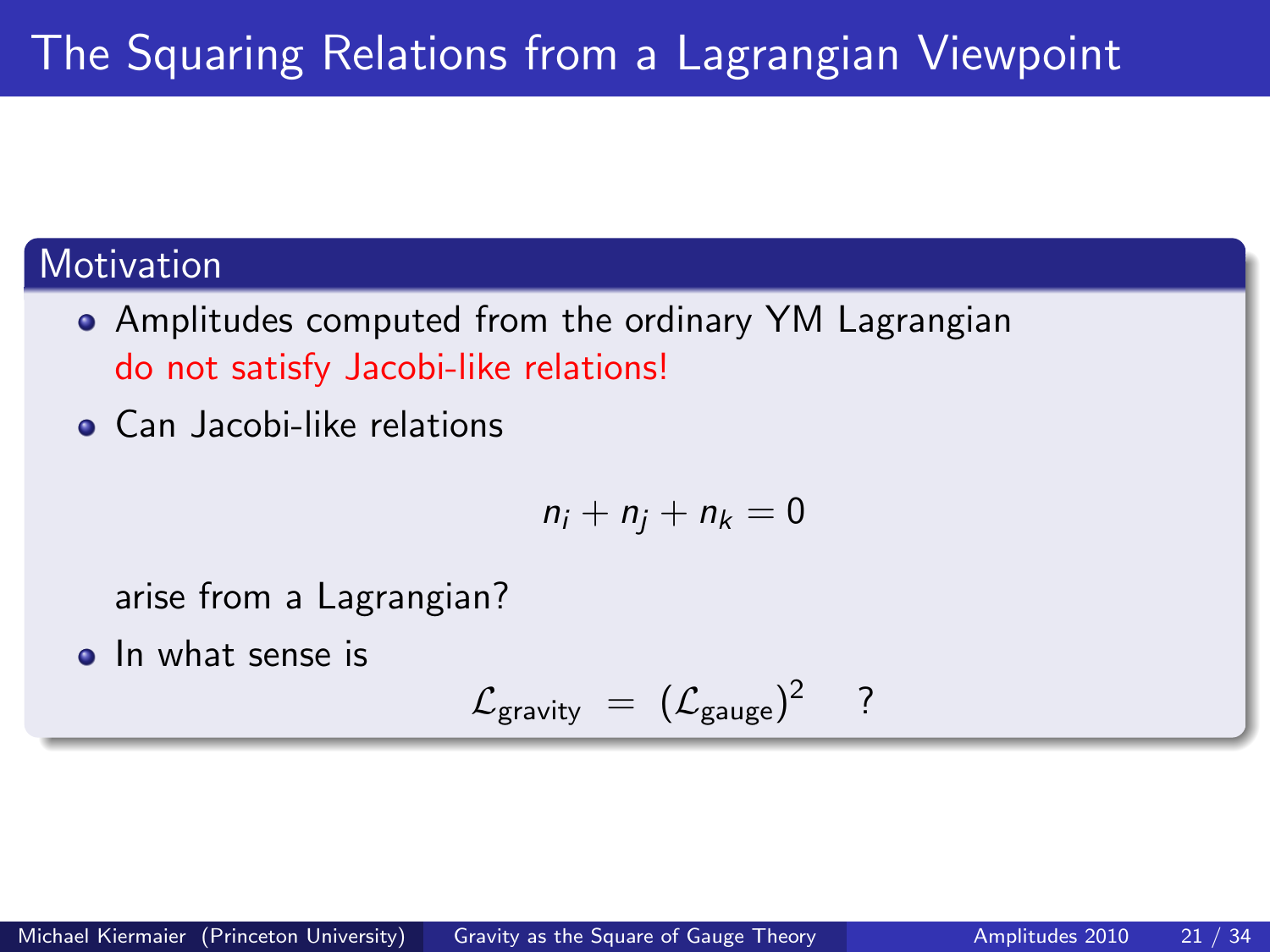# The Squaring Relations from a Lagrangian Viewpoint

Ordinary  $\mathcal{L}_{YM}$  does not lead to BCJ-compatible amplitudes

### **Strategy**

Expand gauge theory Lagrangian as

$$
\mathcal{L} = \mathcal{L}_{YM} + \mathcal{L}_5 + \mathcal{L}_6 + \ldots
$$

- Determine  $\mathcal{L}_n$ ,  $n \geq 5$  to make Jacobi-like relations manifest
- $\mathcal{L}_n$ ,  $n > 5$  must not alter amplitudes!
- Use auxiliary fields to turn Lagrangian cubic

• Square cubic interactions in momentum space  $\Rightarrow \mathcal{L}_{gravity}$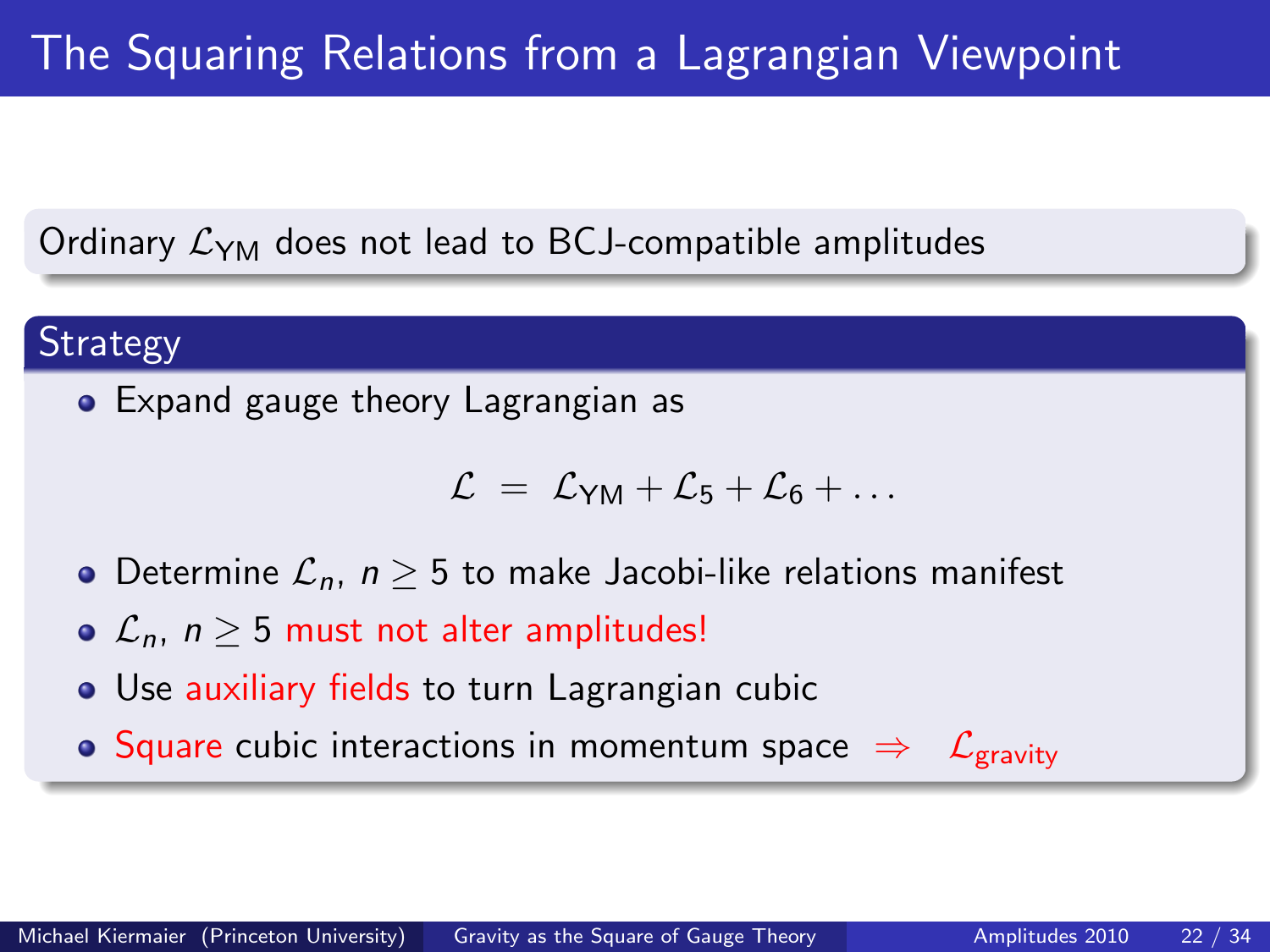# The Squaring Relations from a Lagrangian Viewpoint

## 5-point

- No covariant, local  $\mathcal{L}_5$  can ensure Jacobi
- **o** Instead:

$$
\mathcal{L}_5 = -\frac{1}{2} g^3 (f^{a_1 a_2 b} f^{b a_3 c} + f^{a_2 a_3 b} f^{b a_1 c} + f^{a_3 a_1 b} f^{b a_2 c}) f^{c a_4 a_5} \times \partial_{\lbrack \mu} A_{\nu}^{a_1} A_{\rho}^{a_2} A^{a_3 \mu} \frac{1}{\Box} (A^{a_4 \nu} A^{a_5 \rho}).
$$

- **•** non-local and vanishing by Jacobi-identity
- can add one "self-BCJ" term:

$$
\begin{aligned} \Delta \mathcal{L}_5 & \propto g^{3} f^{a_1 a_2 b} f^{b a_3 c} f^{c a_4 a_5} \Big( \partial_{(\mu} A_{\nu)}^{a_1} A_{\rho}^{a_2} A^{a_3 \mu} + \partial_{(\mu} A_{\nu)}^{a_2} A_{\rho}^{a_3} A^{a_1 \mu} \\ & + \partial_{(\mu} A_{\nu)}^{a_3} A_{\rho}^{a_1} A^{a_2 \mu} \Big) \frac{1}{\Box} (A^{a_4 \nu} A^{a_5 \rho}). \end{aligned}
$$

• introducing auxiliary fields  $\Rightarrow$  local and cubic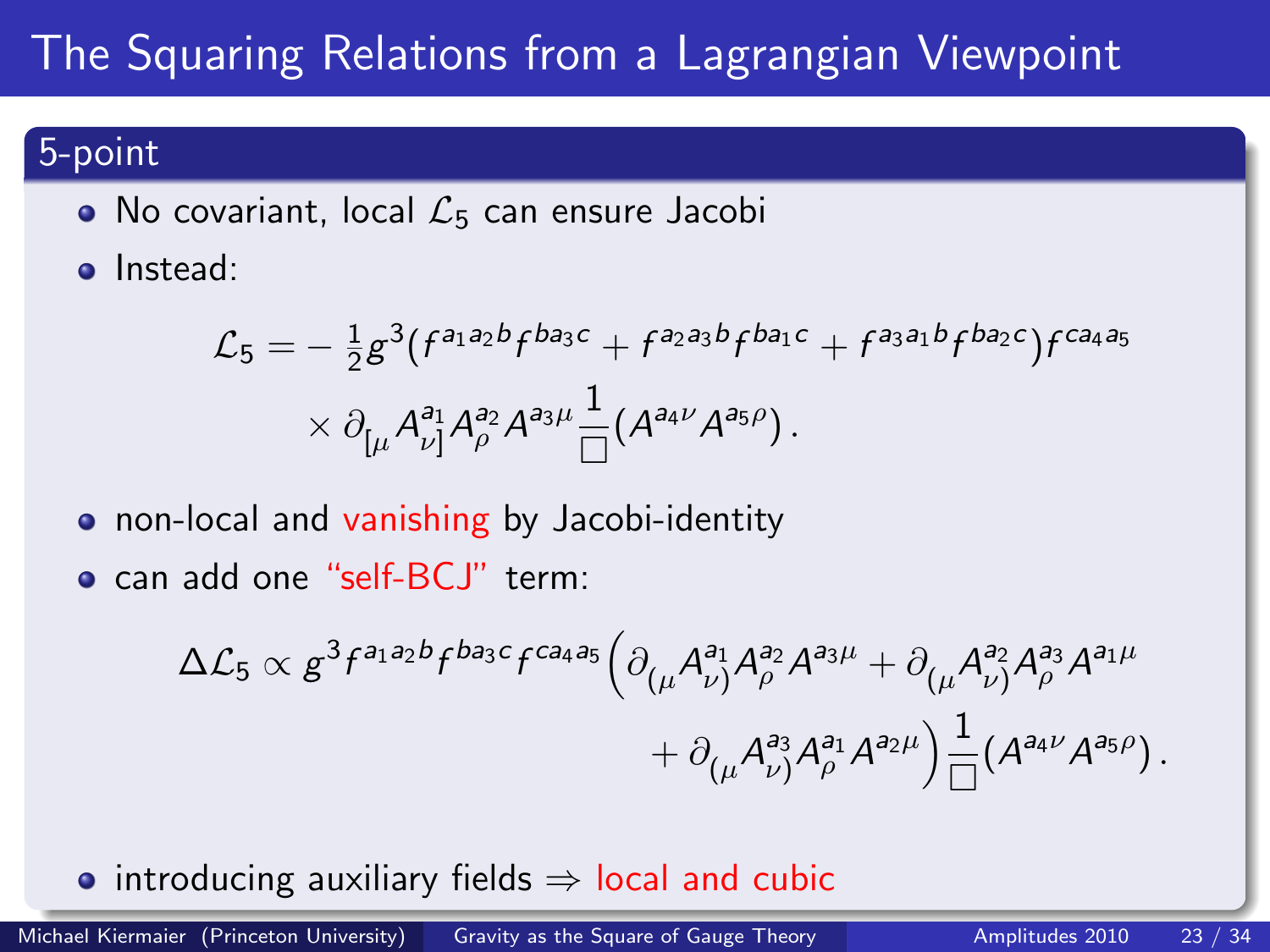# The Squaring Relations from a Lagrangian Viewpoint

## 6-point

- $\circ$   $\mathcal{L}_5$  not sufficient to ensure Jacobi at 6-point
- $\circ$   $\mathcal{L}_6$  contains terms of the form

$$
\frac{1}{\Box}(\partial A^{a_1}A^{a_2}A^{a_3})\frac{1}{\Box}(A^{a_4}A^{a_5})\partial A^{a_6},\quad \frac{1}{\Box}(A^{a_1}A^{a_2})\partial A^{a_3}\frac{1}{\Box}(\partial A^{a_4}A^{a_5})A^{a_6}!,\,\ldots
$$

- $\circ$   $\mathcal{L}_6$  vanishes by Jacobi-identity
- 30 different "self-BCJ" terms
	- $\Rightarrow$  BCJ seems easy to satisfy at tree-level

### n-point: General structure

- need to add new "vanishing" terms  $\mathcal{L}_n$  for all n
- full local cubic Lagrangian  $\Rightarrow$  infinitely many auxiliary fields
- Non-polynomial structure not surprising: gives covariant  $\mathcal{L}_{\text{gravity}}$ !
- $\bullet$  To find general  $\mathcal{L}_n$ : systematic approach? symmetry principle?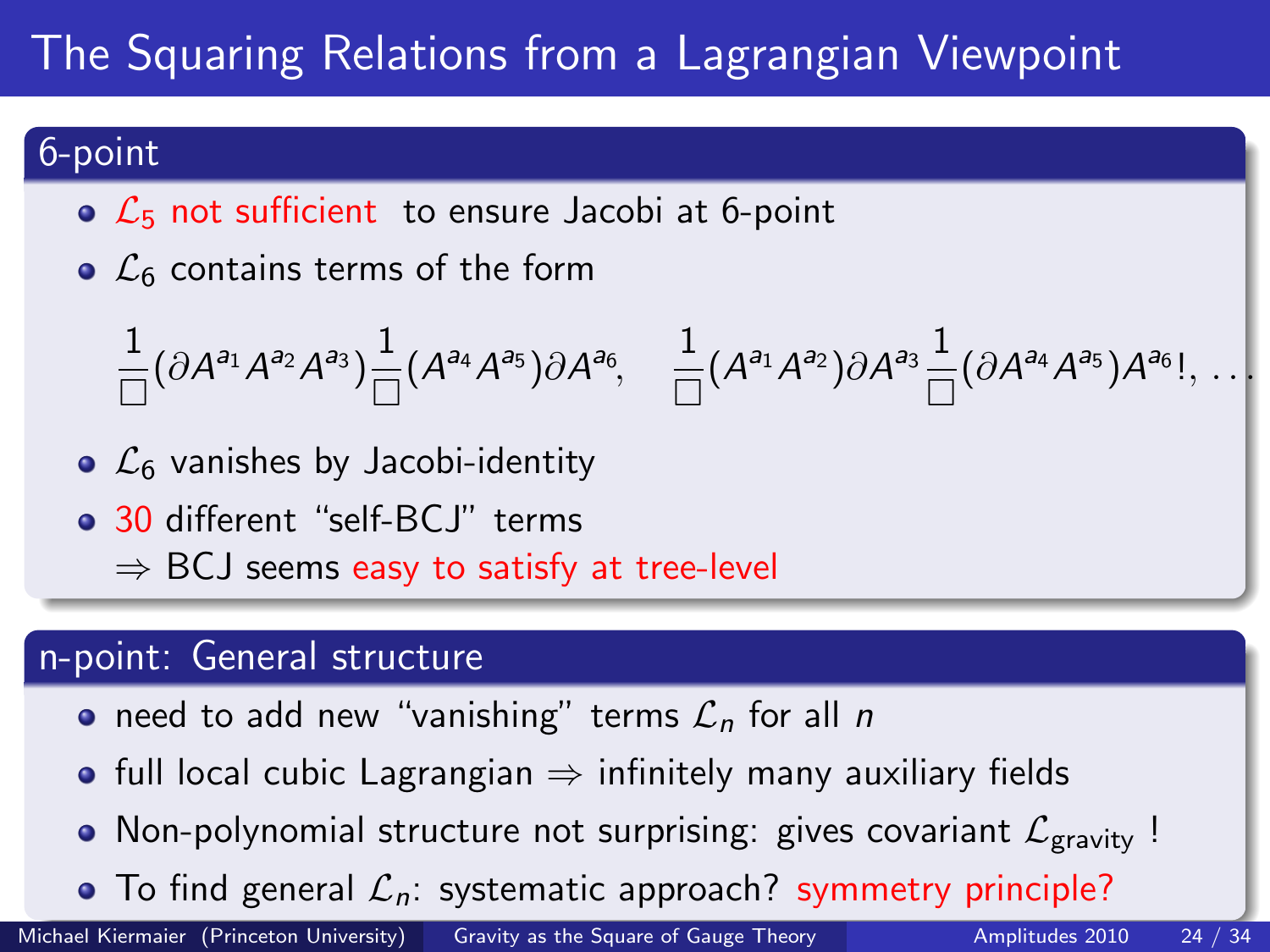# Asymmetric Squaring Relations

## BCJ Squaring Relations

$$
n_i + n_j + n_k = 0, \quad \tilde{n}_i + \tilde{n}_j + \tilde{n}_k = 0 \qquad \Rightarrow \qquad -i\mathcal{M}_n = \sum_{\text{diags. } i} \frac{n_i \tilde{n}_i}{\prod s_{\alpha_i}}.
$$

## Gauge Transformation

$$
n_i \to n_i + \Delta_i \,, \qquad \Delta_i + \Delta_j + \Delta_k \neq 0 \qquad \Rightarrow
$$

<span id="page-21-0"></span>
$$
\sum_{\text{diags. }i}\frac{\Delta_i\,\tilde{n}_i}{\prod s_{\alpha_i}}=0\,.
$$

## Generalized "Asymmetric" Squaring Relations

$$
n_i + n_j + n_k \neq 0 \,, \quad \tilde{n}_i + \tilde{n}_j + \tilde{n}_k = 0 \qquad \Rightarrow \qquad -i \mathcal{M}_n = \sum_{\text{diags. } i} \frac{n_i \tilde{n}_i}{\prod s_{\alpha_i}} \,.
$$

see also: BCJ [arXiv:1004.0476]; other 5-point generalizations: BDSV [arXiv:1003.2403]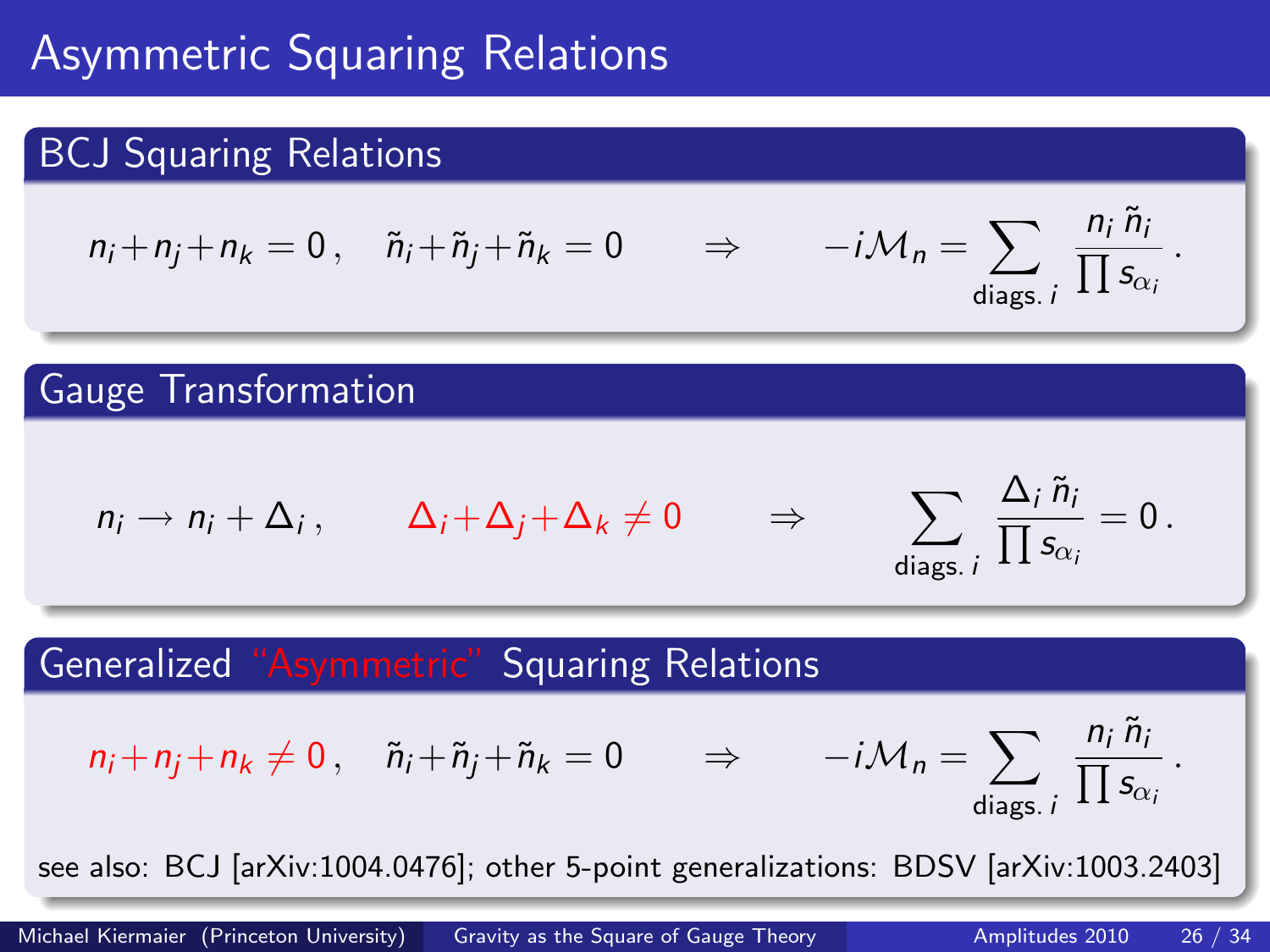# New Representations of Gauge and Gravity Amplitudes

Color-decomposition of Gauge Theory Amplitudes Del Duca, Dixon, and Maltoni [hep-ph/9910563]

$$
A_n(1,2,\ldots,n) = \sum_{\sigma \in S_{n-2}} c_{1,\sigma_2,\ldots,\sigma_{n-1},n} A_n(1,\sigma_2,\ldots,\sigma_{n-1},n)
$$

$$
c_{1,\sigma_2,\ldots,\sigma_{n-1},n} \longleftrightarrow \underbrace{\sigma_2 \quad \sigma_3 \quad \sigma_4 \quad \sigma_{n-1}}_{1 \longrightarrow \cdots \longrightarrow n} \underbrace{\sigma_2 \quad \sigma_3 \quad \sigma_4 \quad \sigma_{n-1}}_{n}
$$

Only relies on algebraic properties of color factors!

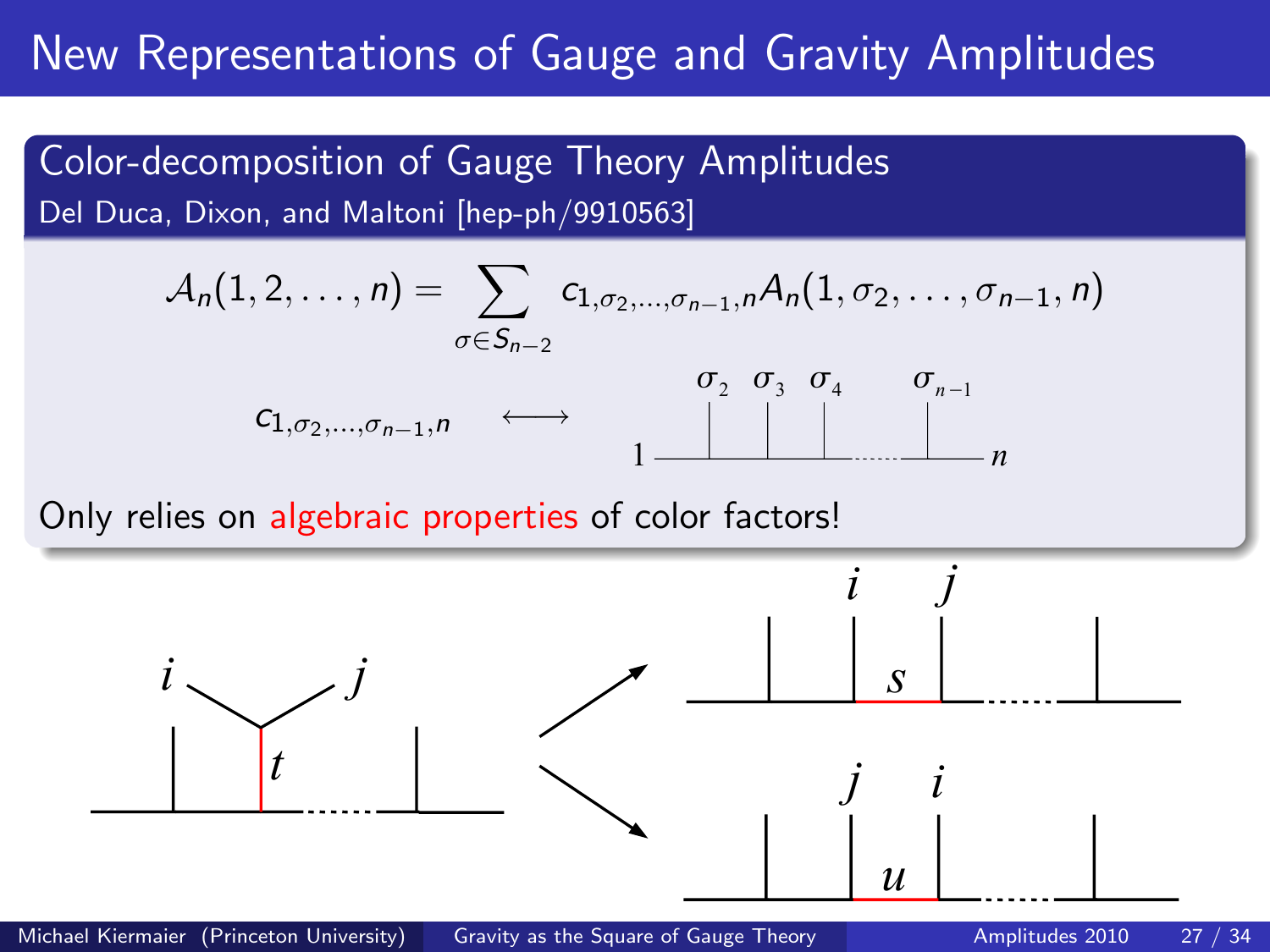## New Representations of Gauge and Gravity Amplitudes

Color-decomposition of Gauge Theory Amplitudes Del Duca, Dixon, and Maltoni [hep-ph/9910563]

$$
A_n(1,2,\ldots,n) = \sum_{\sigma \in S_{n-2}} c_{1,\sigma_2,\ldots,\sigma_{n-1},n} A_n(1,\sigma_2,\ldots,\sigma_{n-1},n)
$$

$$
c_{1,\sigma_2,\ldots,\sigma_{n-1},n} \longleftrightarrow \underbrace{\sigma_2 \quad \sigma_3 \quad \sigma_4 \quad \sigma_{n-1}}_{1 \longrightarrow \cdots \longrightarrow n} \underbrace{\sigma_2 \quad \sigma_3 \quad \sigma_4 \quad \sigma_{n-1}}_{n}
$$

Only relies on algebraic properties of color factors!

### Dual Decomposition of Gauge Theory Amplitudes

$$
A_n(1,2,\ldots,n) = \sum_{\sigma \in S_{n-2}} n_{1,\sigma_2,\ldots,\sigma_{n-1},n} A_n^{\text{scalar}}(1,\sigma_2,\ldots,\sigma_{n-1},n)
$$
  

$$
n_{1,\sigma_2,\ldots,\sigma_{n-1},n} \longleftrightarrow \underbrace{\sigma_2 \quad \sigma_3 \quad \sigma_4 \quad \sigma_{n-1}}_{1 \longrightarrow \cdots \longrightarrow n}
$$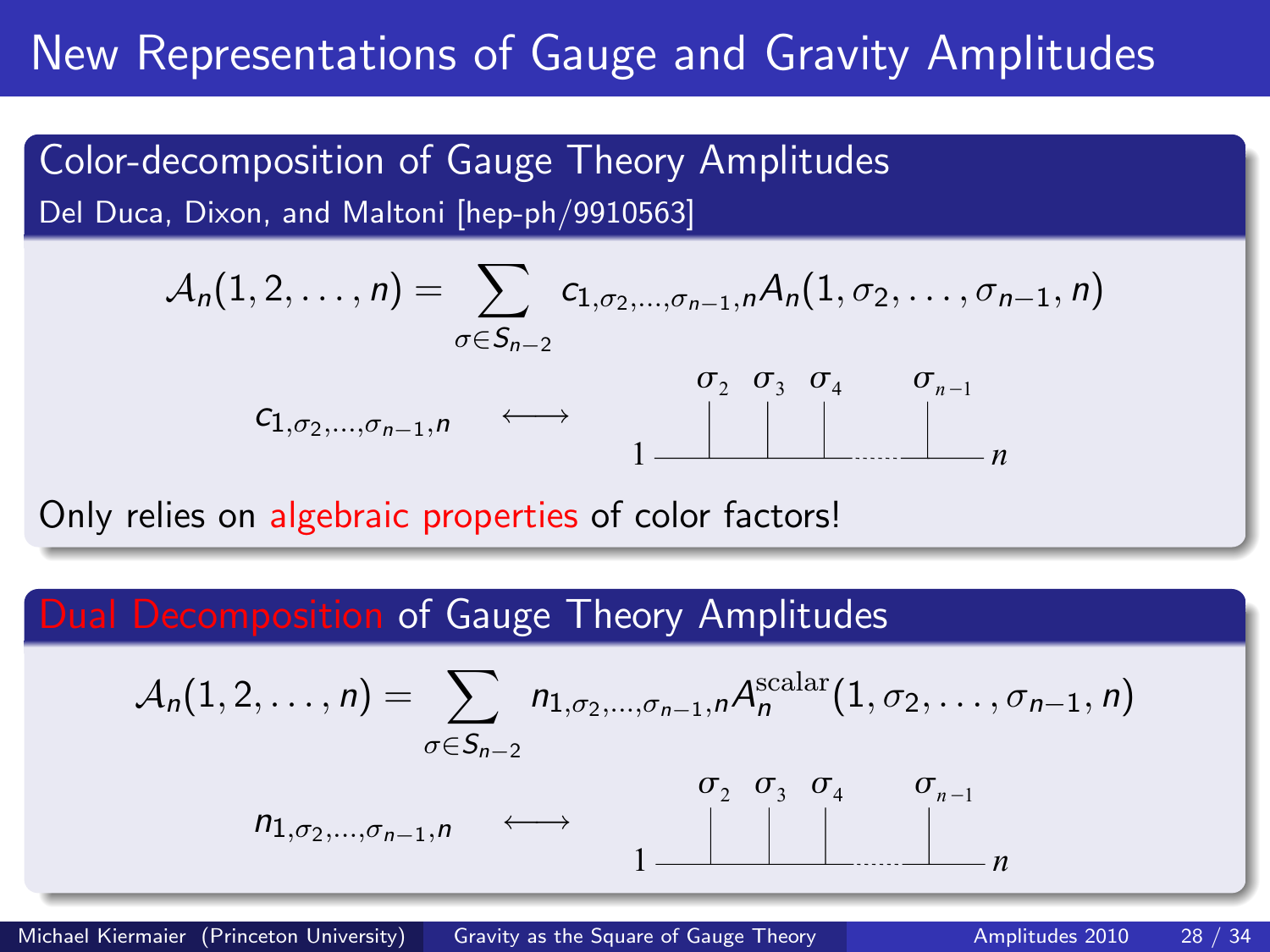## New Representations of Gauge and Gravity Amplitudes

Color-decomposition of Gauge Theory Amplitudes Del Duca, Dixon, and Maltoni [hep-ph/9910563]

$$
A_n(1,2,\ldots,n) = \sum_{\sigma \in S_{n-2}} c_{1,\sigma_2,\ldots,\sigma_{n-1},n} A_n(1,\sigma_2,\ldots,\sigma_{n-1},n)
$$

$$
c_{1,\sigma_2,\ldots,\sigma_{n-1},n} \longleftrightarrow \underbrace{\sigma_2 \quad \sigma_3 \quad \sigma_4 \quad \sigma_{n-1}}_{1 \longrightarrow \cdots \longrightarrow n} \underbrace{\sigma_2 \quad \sigma_3 \quad \sigma_4 \quad \sigma_{n-1}}_{n}
$$

Only relies on algebraic properties of color factors!

### New Representation of Gravity Amplitudes

$$
\mathcal{M}_n(1,2,\ldots,n) = \sum_{\sigma \in S_{n-2}} n_{1,\sigma_2,\ldots,\sigma_{n-1},n} \tilde{A}_n(1,\sigma_2,\ldots,\sigma_{n-1},n)
$$
\n
$$
n_{1,\sigma_2,\ldots,\sigma_{n-1},n} \longleftrightarrow \underbrace{\sigma_2 \quad \sigma_3 \quad \sigma_4 \quad \sigma_{n-1}}_{1 \longrightarrow \cdots \longrightarrow n} \underbrace{\sigma_2 \quad \sigma_3 \quad \sigma_4 \quad \sigma_{n-1}}_{n}
$$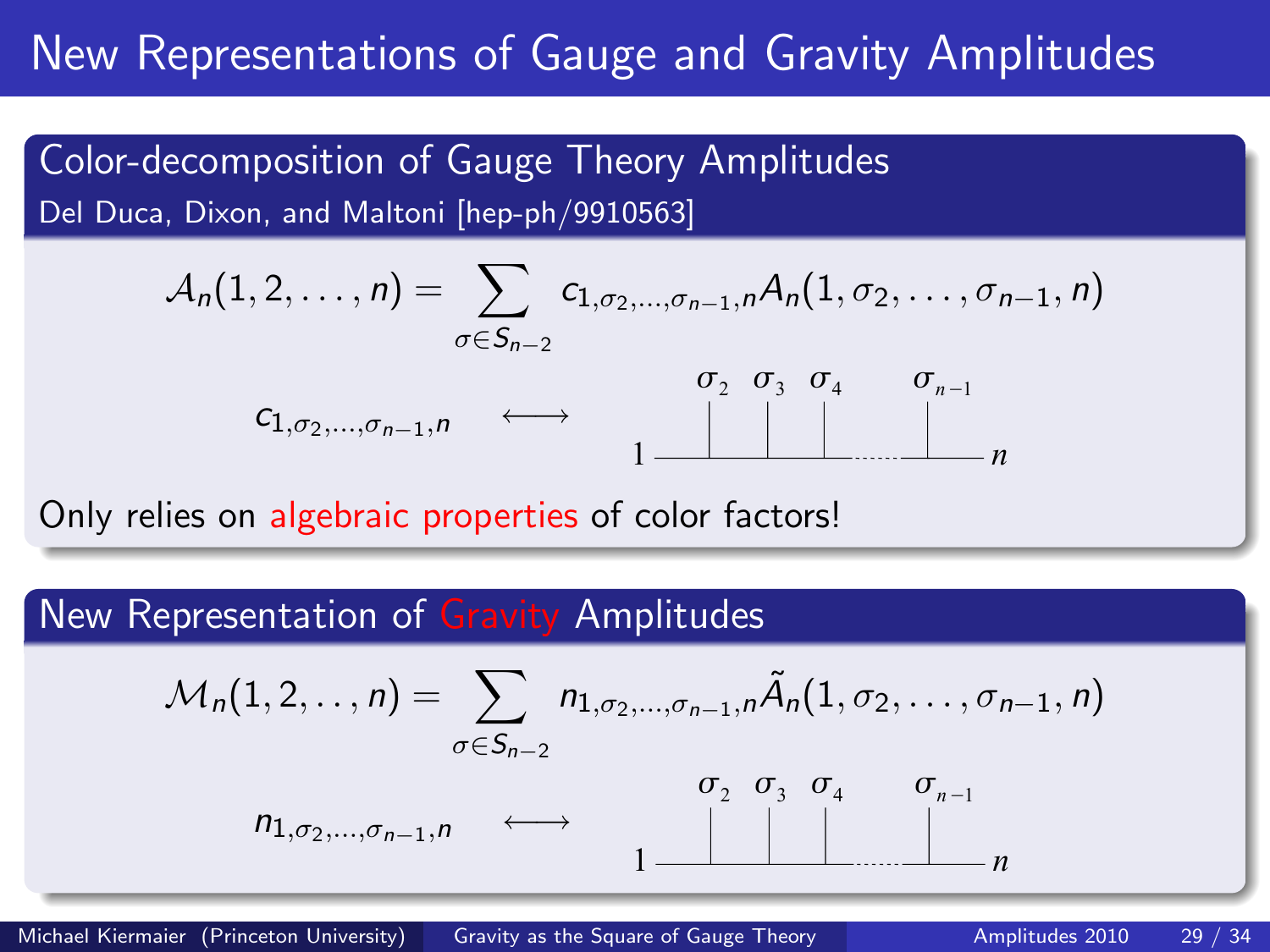## Explicit Expressions for Numerators

- Numerators  $n_i$  can be explicitly constructed for 5-points, 6-points,...  $\Rightarrow$  Brute force construction, still rather mysterious
- Is there an explicit, theory-independent, all-order expression for  $n_i$ ?

Recall: New Representation of Gravity Amplitudes

$$
\mathcal{M}_n = i \sum_{\sigma \in S_{n-2}} n_{1,\sigma_2,\ldots,\sigma_{n-1},n} \times \tilde{A}_n(1,\sigma_2,\ldots,\sigma_{n-1},n)
$$

## Recall: KLT

$$
\mathcal{M}_n = i \Big[ (-)^{n+1} \sum_{\text{perms}} f(i_1, \ldots i_j) \overline{f}(i_1, \ldots i_j) A_n(i_1, \ldots i_j, 1, n-1, i_1, \ldots, i_j, n) \Big] \widetilde{A}_n(1, \ldots n-1, n) + \mathcal{P}(2, \ldots, n-2)
$$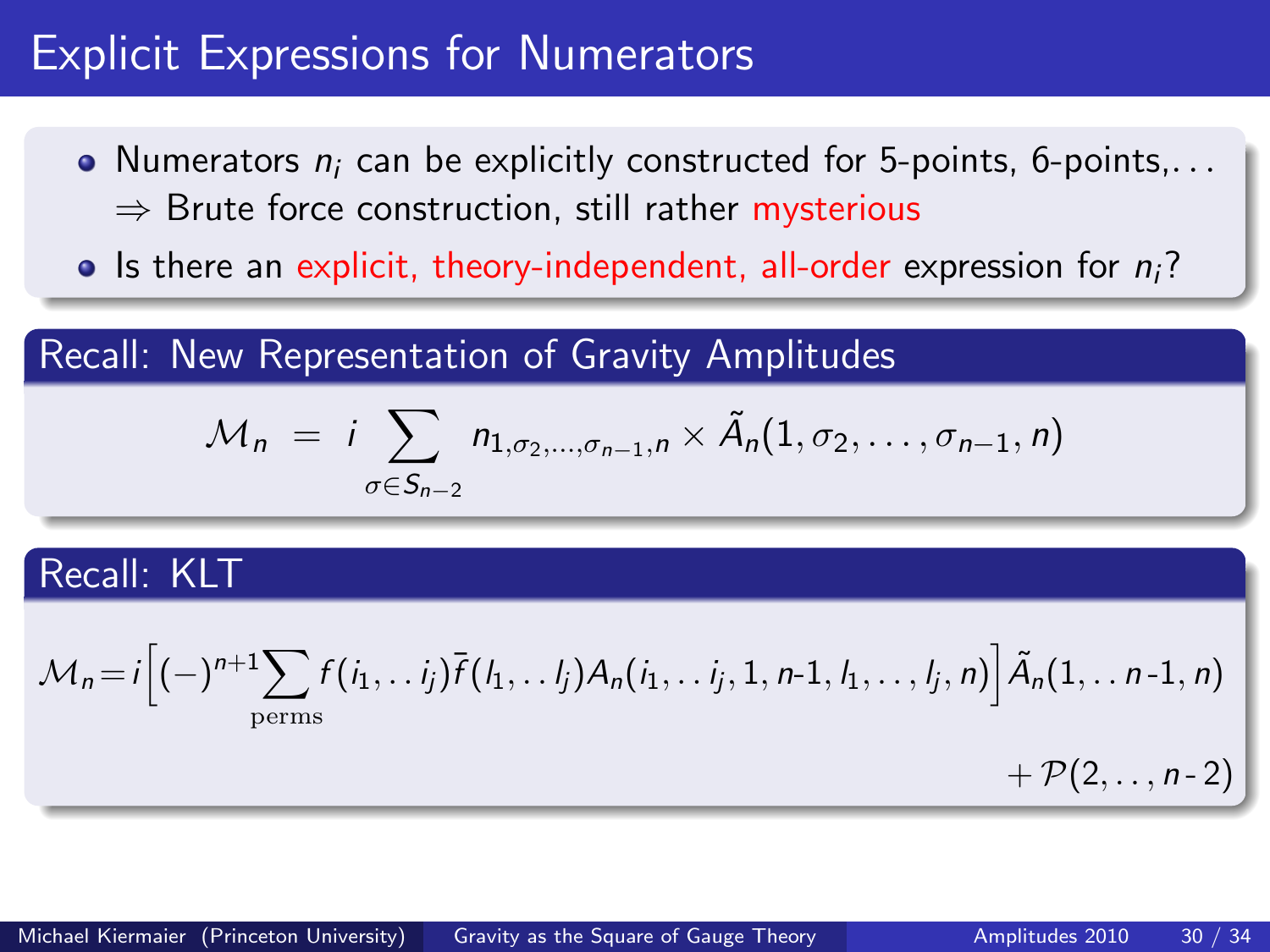## Explicit Expressions for Numerators

- Numerators  $n_i$  can be explicitly constructed for 5-points, 6-points,...  $\Rightarrow$  Brute force construction, still rather mysterious
- Is there an explicit, theory-independent, all-order expression for  $n_i$ ?

Recall: New Representation of Gravity Amplitudes

$$
\mathcal{M}_n = i \sum_{\sigma \in S_{n-2}} n_{1,\sigma_2,\ldots,\sigma_{n-1},n} \times \tilde{A}_n(1,\sigma_2,\ldots,\sigma_{n-1},n)
$$

## Recall: KLT

$$
\mathcal{M}_n = i \left[ (-)^{n+1} \sum_{\text{perms}} f(i_1, \ldots i_j) \overline{f}(i_1, \ldots i_j) A_n(i_1, \ldots i_j, 1, n-1, i_1, \ldots, i_j, n) \right] \widetilde{A}_n(1, \ldots n-1, n) + \mathcal{P}(2, \ldots, n-2)
$$

This representation is non-local and ideal:  $n_{1,\sigma_1,...,\sigma_{n-1},n} = 0$  for  $\sigma_{n-1} \neq n-1$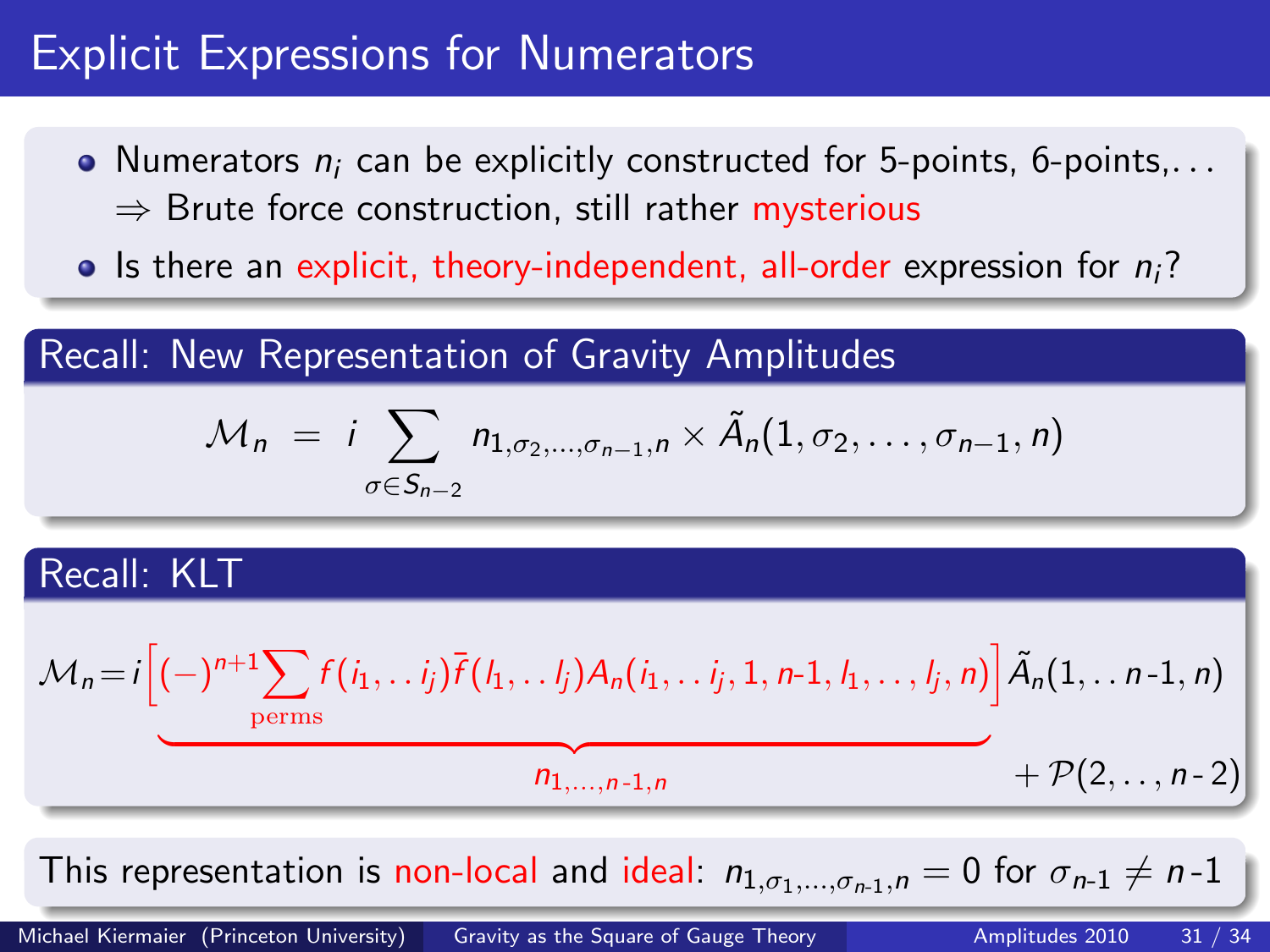## KLT at loop level

• KLT used in unitarity cuts for tree subamplitudes:



Only applicable on the cut, and different for each cut • Of practical importance, but no loop-level KLT relation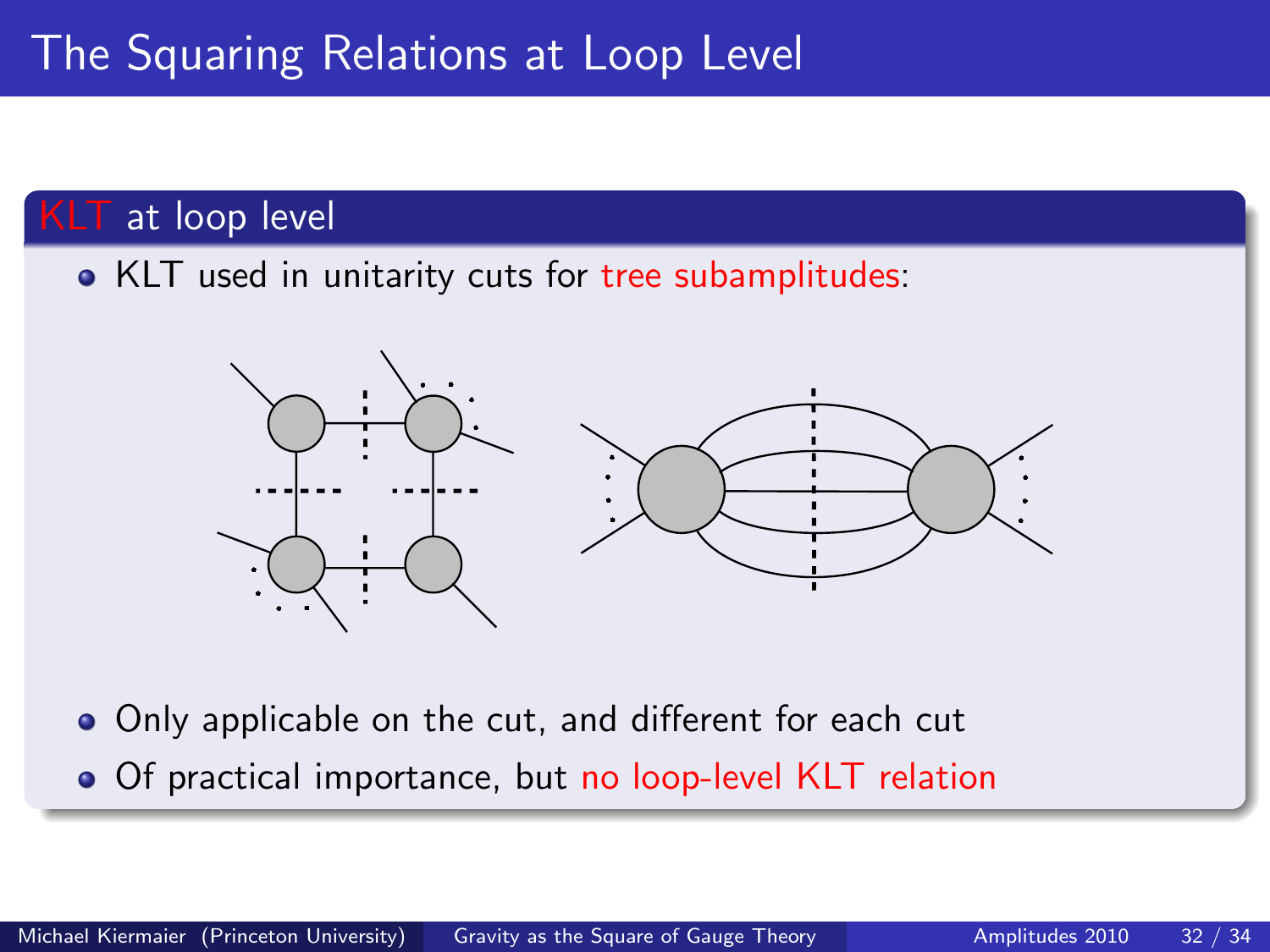# The Squaring Relations at Loop Level

see also: Bern, Carrasco, Johansson [arXiv:1004.0476], and Talk by J. J. Carrasco

- through the unitarity method, tree derivation generalizes to loop level
- large z behavior  $\leftrightarrow$  cut-constructability  $\Rightarrow$  No issue if cuts are carried out in D dimensions
- assumption: numerators arranged to satisfy Jacobi-like relations:

$$
(-i)^{L} A_{n}^{L\text{-loop}} = \sum_{\text{diags. } i} \int \prod_{a=1}^{L} \frac{d^{D} l_{a}}{(2\pi)^{D}} \frac{n_{i}(l_{1}, \ldots, l_{L}) c_{i}}{\prod s_{\alpha_{i}}(l_{1}, \ldots, l_{L})}, \quad n_{i} + n_{j} + n_{k} = 0.
$$

Then:

$$
(-i)^{L+1}\mathcal{M}_n^{L\text{-loop}} = \sum_{\text{diags. }i} \int \prod_{a=1}^L \frac{d^Dl_a}{(2\pi)^D} \frac{n_i(l_1,\ldots,l_L)\tilde{n}_i(l_1,\ldots,l_L)}{\prod s_{\alpha_i}(l_1,\ldots,l_L)},
$$

- holds for arbitrary loop momenta (with internal lines off-shell)
- A universal relation, not a different one for each cut